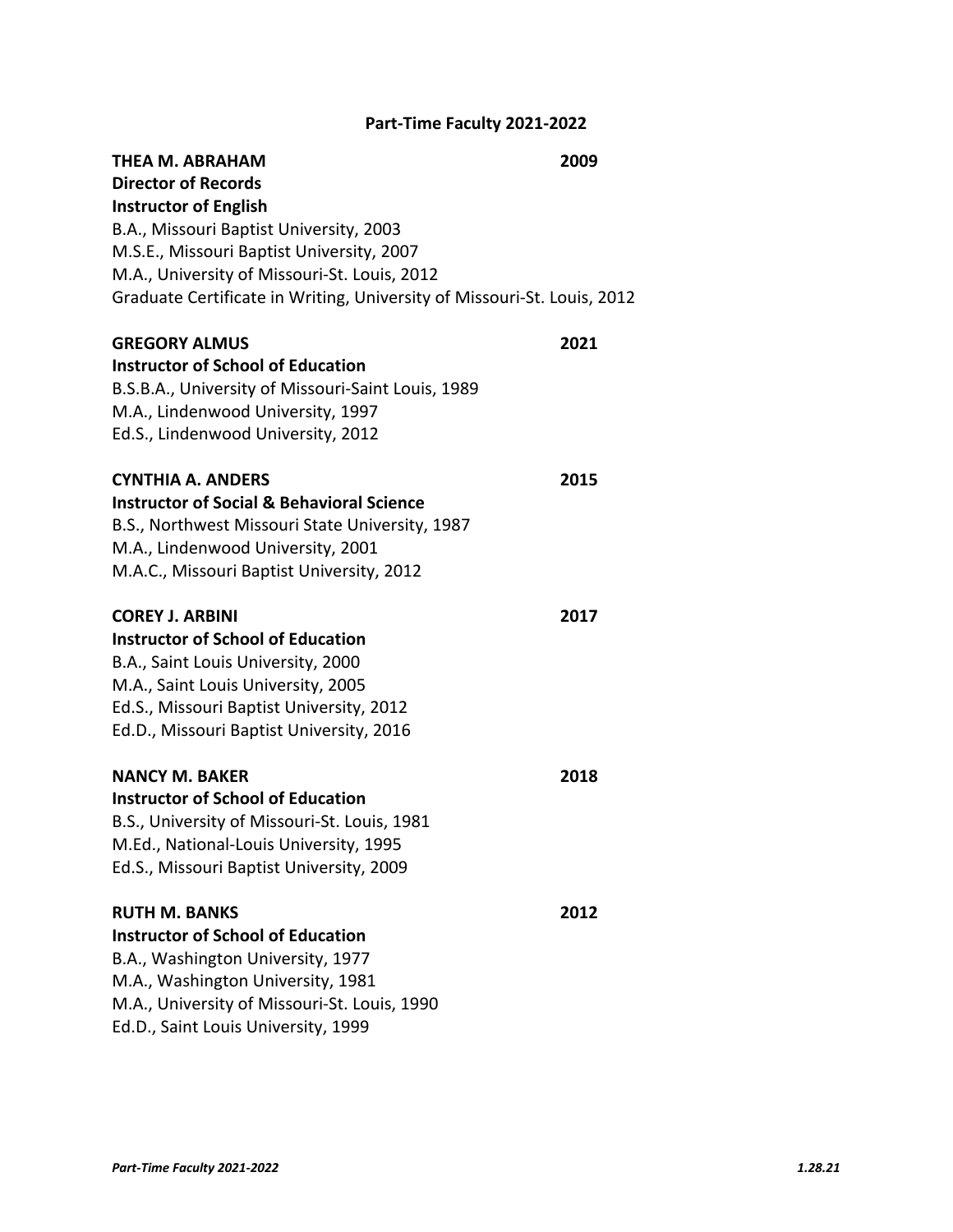| <b>LINDSAY BARTOE</b>                                    |      |
|----------------------------------------------------------|------|
| <b>Instructor of School of Nursing</b>                   | 2018 |
| B.S.N., Chamberlain University, 2009                     |      |
| M.S.N., Chamberlain University, 2013                     |      |
| <b>QUEN BELL</b>                                         |      |
| <b>Instructor of Natural Sciences</b>                    | 2020 |
| B.S., Logan College of Chiropractic, 2004                |      |
| D.C., Logan College of Chiropractic, 2007                |      |
| PAULA A. BENNETT                                         | 2000 |
| <b>Instructor of Fine Arts</b>                           |      |
| B.S., Louisiana State University, 1978                   |      |
| M.S., University of Southern Mississippi, 1977           |      |
| <b>ALAN G. BERRY</b>                                     | 2009 |
| <b>Instructor of Interdisciplinary Studies</b>           |      |
| B.A., Missouri Baptist University, 1989                  |      |
| M.R.E., Midwestern Baptist Theological Seminary, 1994    |      |
| M.S.Ed., Southwest Baptist University, 2001              |      |
| <b>MARILYN BERRY</b>                                     | 2010 |
| <b>Instructor of School of Education</b>                 |      |
| B.S.E., Southwest Missouri State University, 1983        |      |
| M.S., Southwest Baptist University, 2007                 |      |
| Additional Studies: Southwest Missouri State University, |      |
| Lindenwood University                                    |      |
| <b>JAMES S. BERTELS</b>                                  | 2011 |
| <b>Instructor of School of Education</b>                 |      |
| B.S.E., Missouri Baptist University, 2006                |      |
| M.E.A., Missouri Baptist University, 2009                |      |
| <b>MARIA BIELIK</b>                                      | 2020 |
| <b>Instructor of School of Education</b>                 |      |
| B.S., University of Central Missouri, 2003               |      |
| M.S., Missouri Baptist University, 2006                  |      |
| Ed.S., Missouri Baptist University, 2008                 |      |
| <b>BRIAN BISHOP</b>                                      | 2019 |
| <b>Instructor of School of Business</b>                  |      |
| B.S., Southwest Baptist University, 1995                 |      |
| M.S., St. Louis University, 2007                         |      |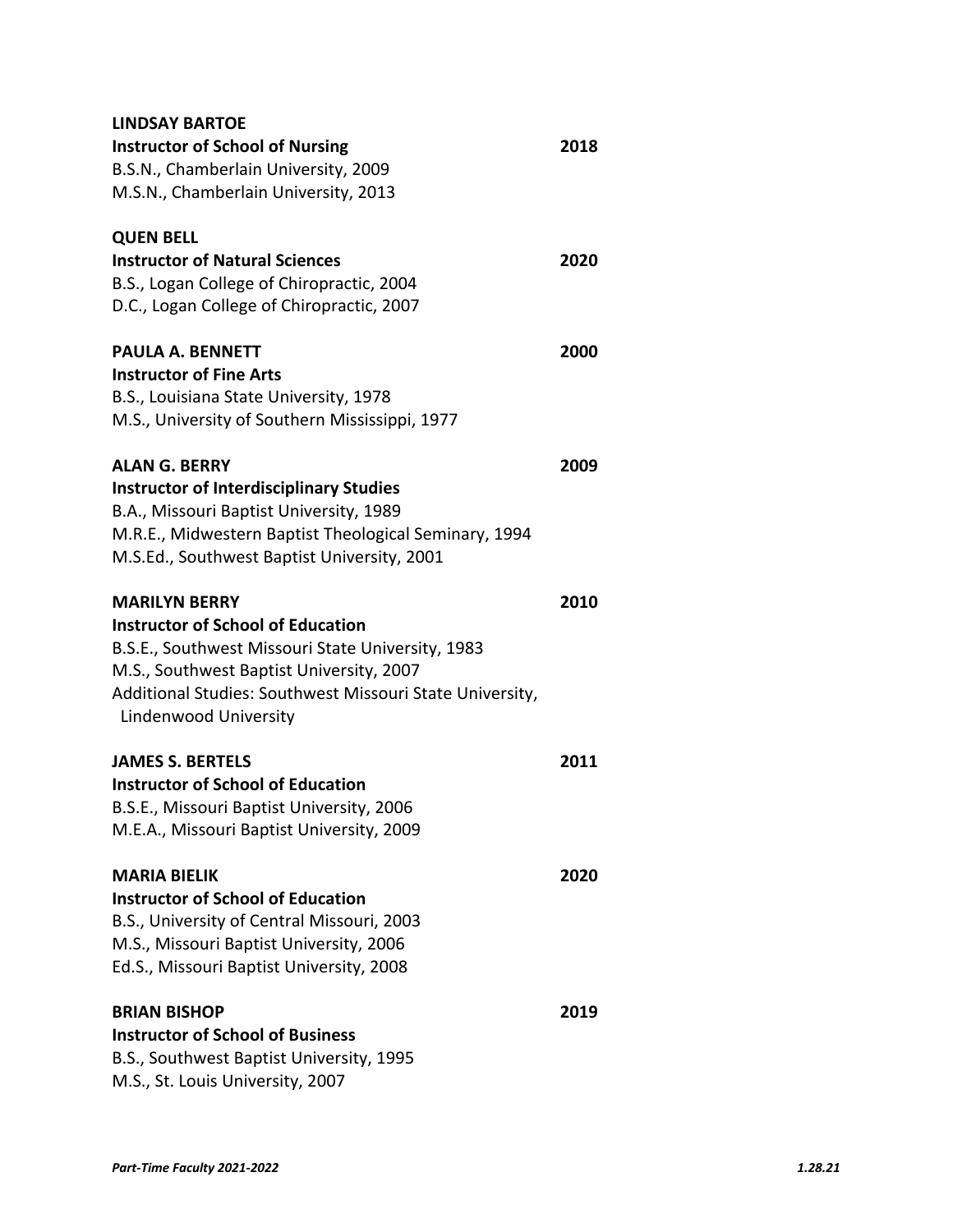| <b>MELISSA BISHOP</b>                                           | 2018 |  |
|-----------------------------------------------------------------|------|--|
| <b>Instructor of Fine Arts</b>                                  |      |  |
| A.A., Jefferson College, 1988                                   |      |  |
| B.M., Webster University, 1993                                  |      |  |
| M.M., Kansas State University, 1995                             |      |  |
| <b>LISA BLACKMORE</b>                                           | 2012 |  |
| <b>Instructor of Fine Arts</b>                                  |      |  |
| B.M., University of Missouri-Columbia, 1981                     |      |  |
| M.M., State University of New York, 1983                        |      |  |
| D.M.A., University of Illinois-Champaign/Urbana, 2002           |      |  |
| <b>ALAN BLIZE</b>                                               | 2015 |  |
| <b>Assistant Director of MBU-ECP</b>                            |      |  |
| <b>Instructor of Natural Science</b>                            |      |  |
| B.A., University of Montana, 1993                               |      |  |
| M.S., University of Utah, 1996                                  |      |  |
| <b>KACEY BOOTH</b>                                              | 2020 |  |
| <b>Instructor of Spanish</b>                                    |      |  |
| B.A., Lindenwood University, 2006                               |      |  |
| B.A., Lindenwood University, 2006                               |      |  |
| M.A., Lindenwood University, 2013                               |      |  |
| Ph.D., University of Missouri-Saint Louis, 2020                 |      |  |
| Additional Studies: Saint Louis University                      |      |  |
| <b>MARY ANN BOUAS</b>                                           | 2006 |  |
| <b>Instructor of School of Education</b>                        |      |  |
| B.A., Drury University, 1972                                    |      |  |
| M.Ed., University of Missouri-St. Louis, 1976                   |      |  |
| Ed.S., Missouri Baptist University, 2014                        |      |  |
| Ed.D., Missouri Baptist University, 2018                        |      |  |
| <b>JOSEPH BRADEN</b>                                            | 1997 |  |
| <b>Instructor of Christian Ministry</b>                         |      |  |
| B.A., Missouri Baptist College, 1983                            |      |  |
| M.A., Dallas Theological Seminary, 1987                         |      |  |
| <b>DEBORAH BRANDT</b>                                           | 2005 |  |
| Part-Time Coordinator, Franklin County Regional Learning Center |      |  |
| <b>Instructor of School of Education</b>                        |      |  |
| B.A., Webster University, 1982                                  |      |  |

M.S., Southwest Baptist University, 1999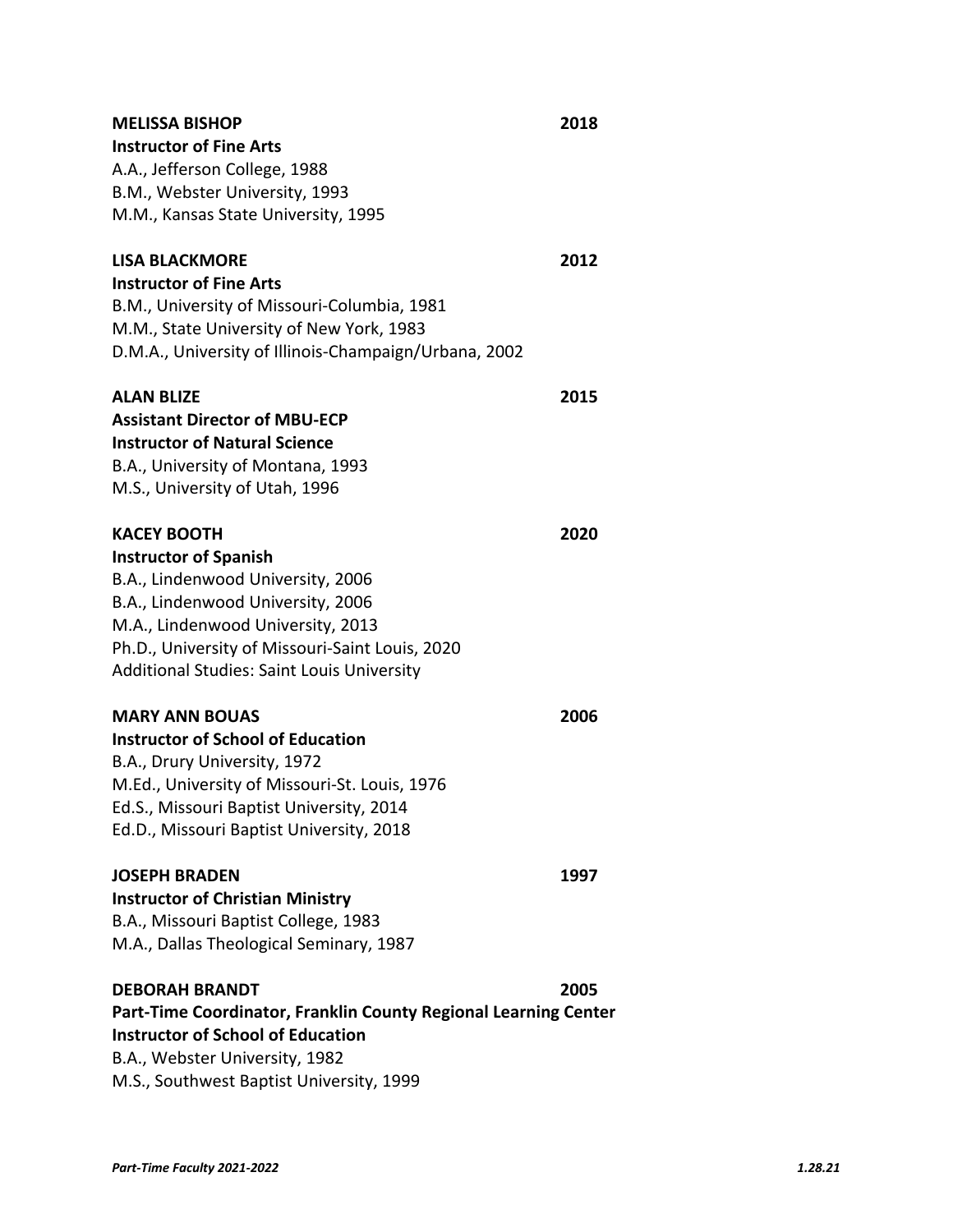| SHERI BRANDT<br><b>Instructor of School of Education</b><br>A.A., St. Charles Community College, 1991<br>B.A., University of Missouri-Saint Louis, 1997<br>B.S., University of Missouri-Saint Louis, 1998<br>M.A., University of Missouri-Saint Louis, 2000<br>Ed.S., Missouri Baptist University, 2012<br>Ed.D., Missouri Baptist University, 2014 | 2012 |
|-----------------------------------------------------------------------------------------------------------------------------------------------------------------------------------------------------------------------------------------------------------------------------------------------------------------------------------------------------|------|
| <b>STEPHANIE BRAY</b><br><b>Instructor of School of Education</b><br>B.S., Central Missouri State University, 1993<br>M.A.T., Webster University, 1998<br><b>Additional Studies: Webster University</b>                                                                                                                                             | 2000 |
| <b>ROBERT LANDON BREWER</b><br><b>Instructor of Fine Arts</b><br>B.F.A., University of Mississippi, 2012<br>M.A., Southern Baptist Theological Seminary, 2018                                                                                                                                                                                       | 2021 |
| <b>SUZANNE C. BRIGHT</b><br><b>Instructor of Education</b><br>B.S., University of Memphis, 1995<br>M.Ed., University of Mississippi, 1999<br>Ed.S., Missouri Baptist University, 2014<br>Ed.D., Missouri Baptist University, 2016                                                                                                                   | 2016 |
| <b>DAWN BRISTOW</b><br><b>Instructor of School of Education</b><br>A.A., East Central College, 1993<br>B.S.E., University of Missouri-St. Louis, 1995<br>M.S., Southwest Baptist University, 1997                                                                                                                                                   | 2009 |
| TRAVIS BROWN, SR.<br><b>Instructor of Political Science</b><br>B.A., Missouri Baptist College, 1973<br>M.A.T., Webster University, 1977<br>M.Ed., University of Missouri-St. Louis, 1993                                                                                                                                                            | 2004 |
| <b>APRIL BRYANT</b><br><b>Instructor of Social &amp; Behavioral Science</b><br>B.S., Missouri State University, 1999<br>M.A., Lindenwood University, 2003                                                                                                                                                                                           | 2020 |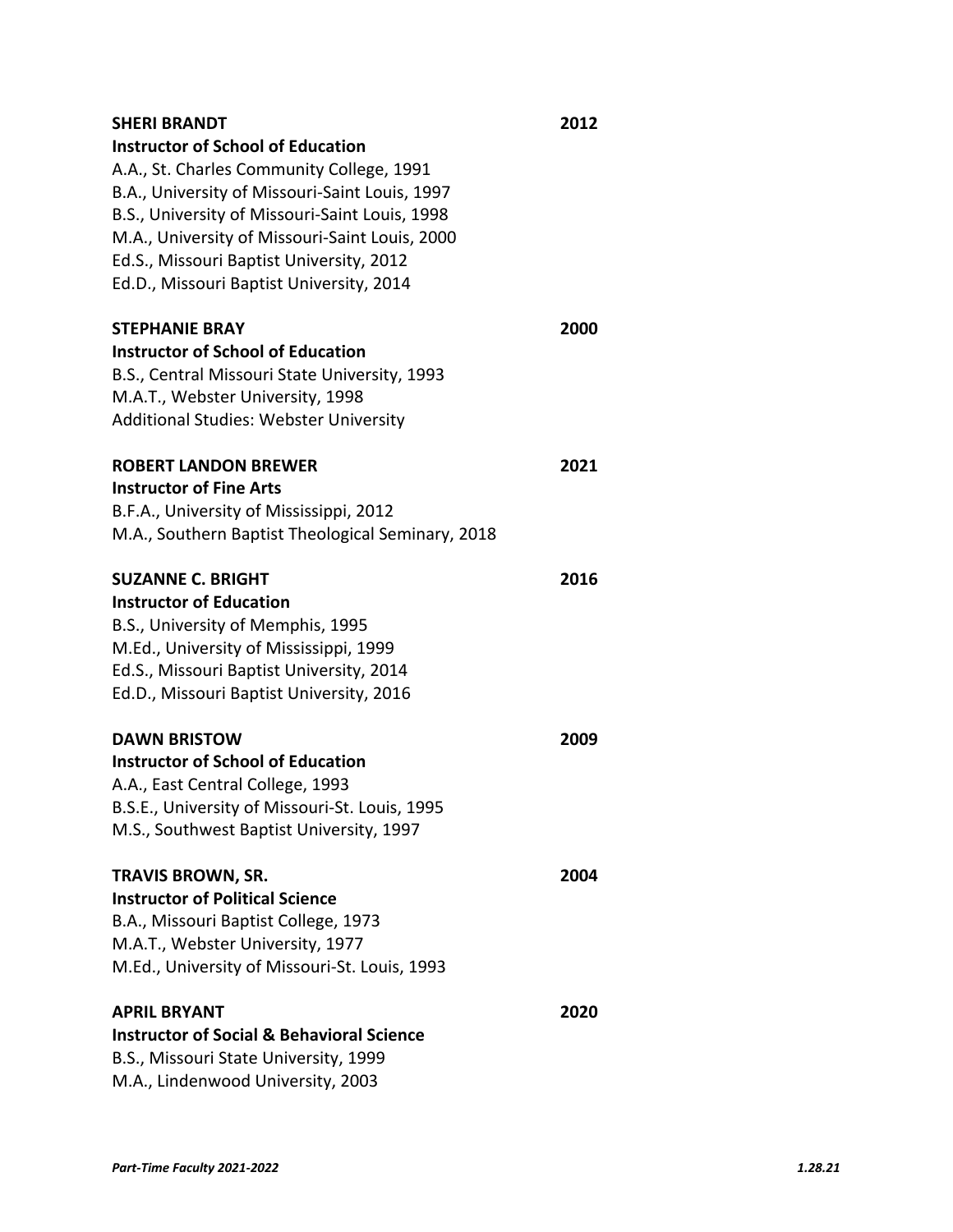| JANE BRYANT                                                 | 2015 |
|-------------------------------------------------------------|------|
| <b>Instructor of Social &amp; Behavioral Science</b>        |      |
| A.A., John A. Logan College, 1989                           |      |
| B.S., Southern Illinois University-Carbondale, 1994         |      |
| M.A., Southern Illinois University-Carbondale, 2000         |      |
| Ph.D., Southern Illinois University-Carbondale, 2008        |      |
| <b>GINA BUENEMAN-COOPER</b>                                 | 1993 |
| <b>Instructor of Business Administration</b>                |      |
| B.S., Mercer University, 1990                               |      |
| M.A., Webster University, 1992                              |      |
| <b>MATT BUSEKRUS</b>                                        | 2008 |
| <b>Instructor of School of Education</b>                    |      |
| B.S., University of Central Missouri, 2002                  |      |
| M.A., Lindenwood University, 2006                           |      |
| Additional Studies: Missouri Baptist University             |      |
| JENNIFER BYERLY                                             | 2015 |
| <b>Instructor of Business Administration</b>                |      |
| B.S., University of Missouri-Columbia, 1991                 |      |
| M.B.A., University of Missouri-St. Louis, 1996              |      |
| <b>TAMMY CARDONA</b>                                        | 2013 |
| <b>Instructor of School of Education</b>                    |      |
| A.A. Jefferson College, 1997                                |      |
| B.S.Ed., Southeast Missouri State University, 1998          |      |
| M.E.A., Southwest Baptist University, 2003                  |      |
| Ed.S., Missouri Baptist University, 2009                    |      |
| Ed.D., Missouri Baptist University, 2013                    |      |
| <b>DANIEL E. CARR</b>                                       | 2017 |
| <b>Instructor of Humanities</b>                             |      |
| B.S., United States Military Academy, 1994                  |      |
| M.Div., Southern Baptist Theological Seminary, 2004         |      |
| <b>KEVIN CARROTHERS</b>                                     | 2019 |
| <b>Instructor of Bible</b>                                  |      |
| B.S., Missouri Baptist College, 1991                        |      |
| J.D., SIU School of Law, 1994                               |      |
| M.A.C.M., Missouri Baptist University, 2011                 |      |
| Additional Studies: Midwestern Baptist Theological Seminary |      |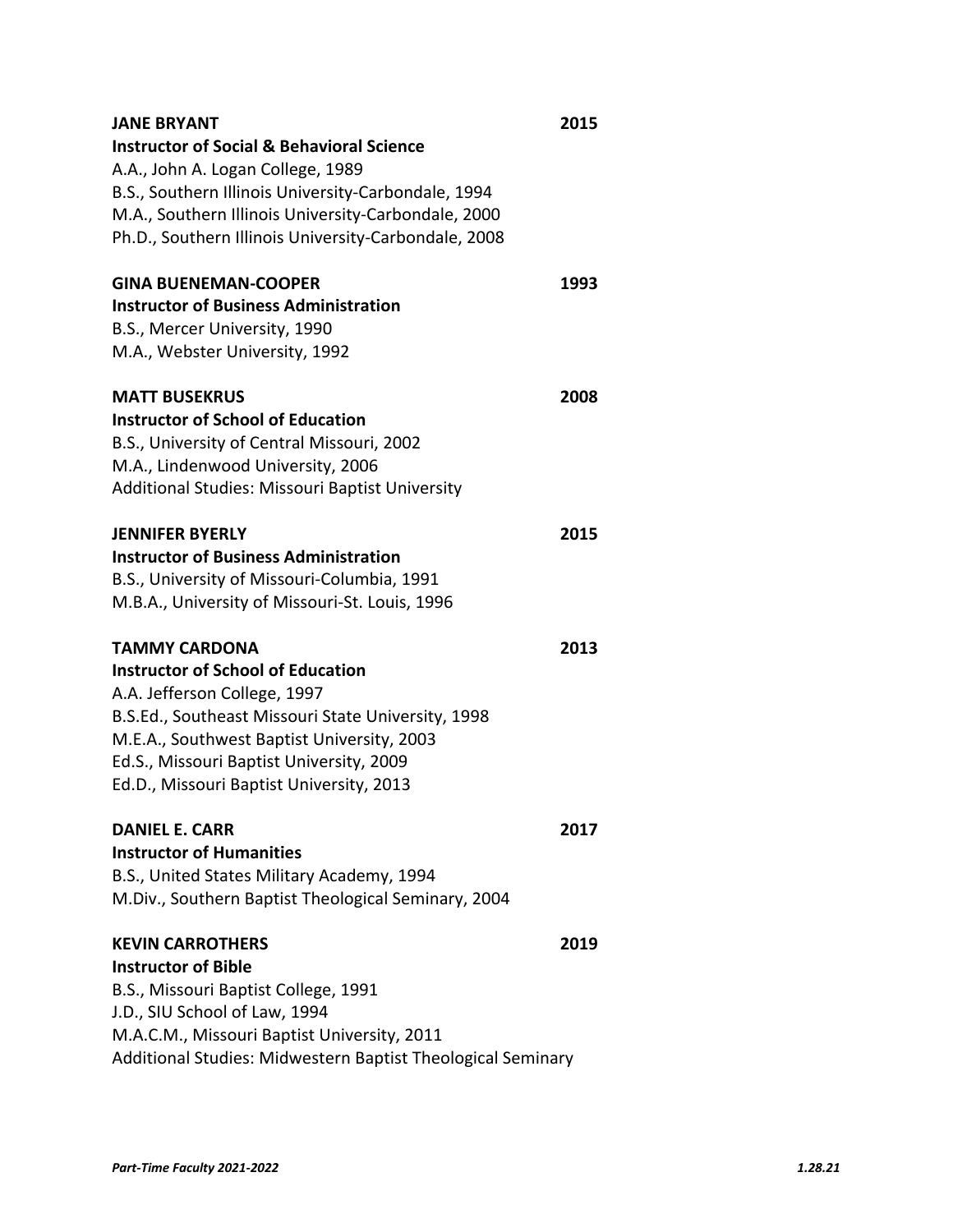| <b>TERRELL CARTER</b><br><b>Instructor of Fine Arts</b><br>B.S., Calvary Bible College and Theological Seminary, 1999<br>M.A., Webster University, 2009<br>Th.D., Evangel Christian University of America, 2007                                                                       | 2008 |
|---------------------------------------------------------------------------------------------------------------------------------------------------------------------------------------------------------------------------------------------------------------------------------------|------|
| <b>CLIFFORD (JIM) CARVER</b><br><b>Instructor of School of Education</b><br>B.S., Southeast Missouri State University, 1988<br>M.A., Southeast Missouri State University, 1992<br>Ed.S., Southeast Missouri State University, 1992<br>Ed.D., University of Missouri-Saint Louis, 2008 | 2010 |
| <b>MICHELLE CAULK</b><br><b>Instructor of School of Education</b><br>B.A., Southern Illinois University-Edwardsville, 1997<br>M.S., University of Illinois University at Urbana-Champaign, 1998<br>M.A., Argosy University, 2012<br><b>Additional Studies: Regent University</b>      | 2020 |
| <b>BRYCE CHAPMAN</b><br>Vice President for Enrollment, Marketing, and<br><b>University Communications</b><br><b>Instructor of English</b><br>B.A., Colorado State University, 2003<br>M.A., Webster University, 2008<br>Additional Studies: University of Missouri-Columbia           | 2010 |
| <b>BETHANY CHRISTOPHER</b><br><b>Instructor of Natural Sciences</b><br>B.A., Missouri Baptist University, 2017<br>B.S., Missouri Baptist University, 2017<br>Additional Studies: Indiana University                                                                                   | 2020 |
| <b>CORAL CHRISTOPHER</b><br><b>Instructor of Fine Arts/Communications</b><br>B.A., Missouri Baptist University, 2014<br>M.A. Maryville University, 2017                                                                                                                               | 2018 |
| <b>MARY CLERMONT</b><br><b>Instructor of Fine Arts</b><br>A.A., St. Louis Community College, 2011<br>B.A. University of Missouri-Saint Louis, 2015                                                                                                                                    | 2020 |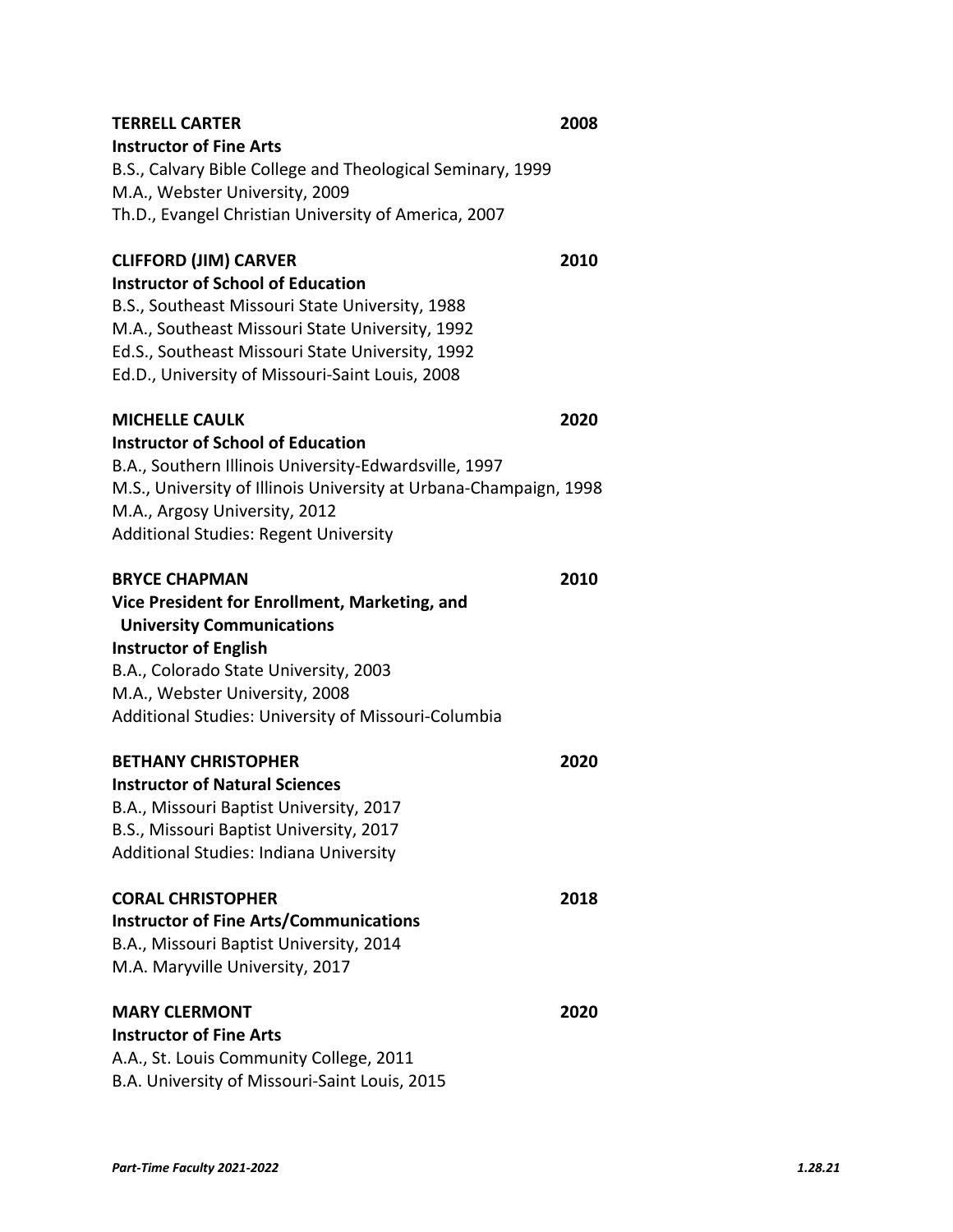| <b>LAUREN COALE</b><br><b>Instructor of Natural Sciences</b><br>B.A., Washington University in St. Louis, 2014<br>M.S., Southwest Baptist University, 2017                                                                                                                                                                 | 2020 |
|----------------------------------------------------------------------------------------------------------------------------------------------------------------------------------------------------------------------------------------------------------------------------------------------------------------------------|------|
| <b>TERRY COKER</b><br><b>Instructor of Christian Ministry</b><br>B.S., Midwestern State University, 1983<br>M.Div., Southwestern Baptist Theological Seminary, 1987                                                                                                                                                        | 1999 |
| <b>AMANDA COLLINS</b><br><b>Instructor of School of Education</b><br>B.S., Missouri State University, 2004<br>M.A., Webster University, 2007                                                                                                                                                                               | 2020 |
| <b>WALTER WILLIAM COMBS</b><br><b>Instructor of Interdisciplinary Studies</b><br>A.A., Williams College, 1966<br>B.A., Southwest Baptist University, 1968<br>M.Div., Midwestern Baptist Seminary, 1976<br>Additional Studies: University of Missouri-St. Louis,<br>Eden Theological Seminary, Southwest Baptist University | 1988 |
| <b>NATALIE COOK</b><br><b>Instructor of School of Education</b><br>B.S., University of Missouri-Columbia, 2000<br>M.E., University of Missouri-Columbia, 2001                                                                                                                                                              | 2018 |
| <b>BRYAN COOPER</b><br><b>Instructor of School of Business</b><br>B.A., University of Missouri-Columbia, 1991<br>M.A., Lindenwood University, 2000                                                                                                                                                                         | 2018 |
| <b>SHANE R.COX</b><br><b>Instructor of School of Business</b><br>B.A., Illinois College, 1996<br>J.D., Southern Illinois University, 1999                                                                                                                                                                                  | 2008 |
| <b>FREDERICK CRAWFORD</b><br><b>Instructor of Criminal Justice</b><br>B.A., Columbia College, 1975<br>M.A., Webster University, 1977                                                                                                                                                                                       | 1997 |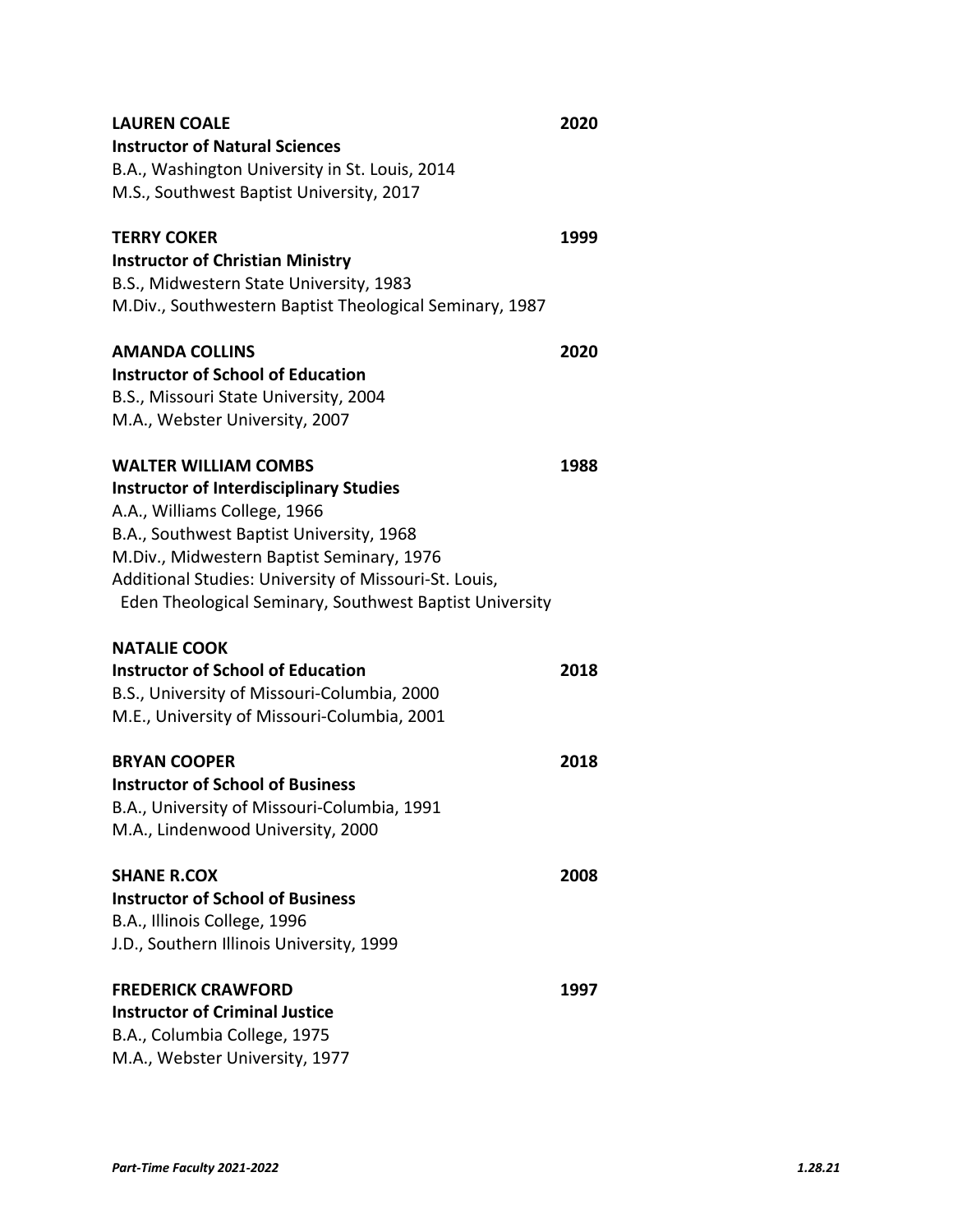| <b>PAUL CRISLER</b>                                                       | 2010 |
|---------------------------------------------------------------------------|------|
| <b>Instructor of School of Education</b>                                  |      |
| B.S.E., Concordia University-Chicago, 1960                                |      |
| M.Ed., University of Missouri-St. Louis, 1990                             |      |
| <b>JENNIFER DAVENPORT</b>                                                 | 2020 |
| <b>Instructor of English</b>                                              |      |
| B.A., Murray State University, 2006                                       |      |
| M.A., Murray State University, 2008                                       |      |
| Ph.D., Southern Illinois University-Carbondale, 2019                      |      |
| <b>DIANA DELL</b>                                                         | 2014 |
| <b>Instructor of School of Education</b>                                  |      |
| A.A., East Central College, 1979                                          |      |
| B.A., Webster University, 1981                                            |      |
| M.Ed., National Louis University, 1994                                    |      |
| Ed.S., University of Missouri-Columbia, 2002                              |      |
| PhD., Capella University, 2014                                            |      |
| <b>SHERRYL A. DEVINE</b>                                                  | 2011 |
| <b>Instructor of Social &amp; Behavioral Science</b>                      |      |
| B.S., Southern Illinois University, 1979                                  |      |
| M.S., Southern Illinois University, 1984                                  |      |
| Ph.D., Saint Louis University, 1994                                       |      |
| <b>SARAH J. DIX</b>                                                       | 2017 |
| <b>Instructor of School of Education</b>                                  |      |
| B.S., Southeast Missouri State University, 2001                           |      |
| M.A., Southeast Missouri State University, 2004                           |      |
| Ed.S., Southeast Missouri State University, 2011                          |      |
| <b>COLETTE M. DIXON</b>                                                   | 2019 |
| <b>Instructor of School of Education</b>                                  |      |
| B.S., Kansas State University, 1998                                       |      |
| M.A., Lindenwood University, 2006                                         |      |
| Ph.D., St. Louis University, 2017                                         |      |
| IRIS A. DIXON                                                             | 2004 |
| <b>Associate Director of Athletics &amp; Senior Women's Administrator</b> |      |
| <b>Instructor of Health &amp; Sports Science</b>                          |      |
| B.S., Northwestern State University, 1993                                 |      |
| M.S., Southern Illinois University, 2003                                  |      |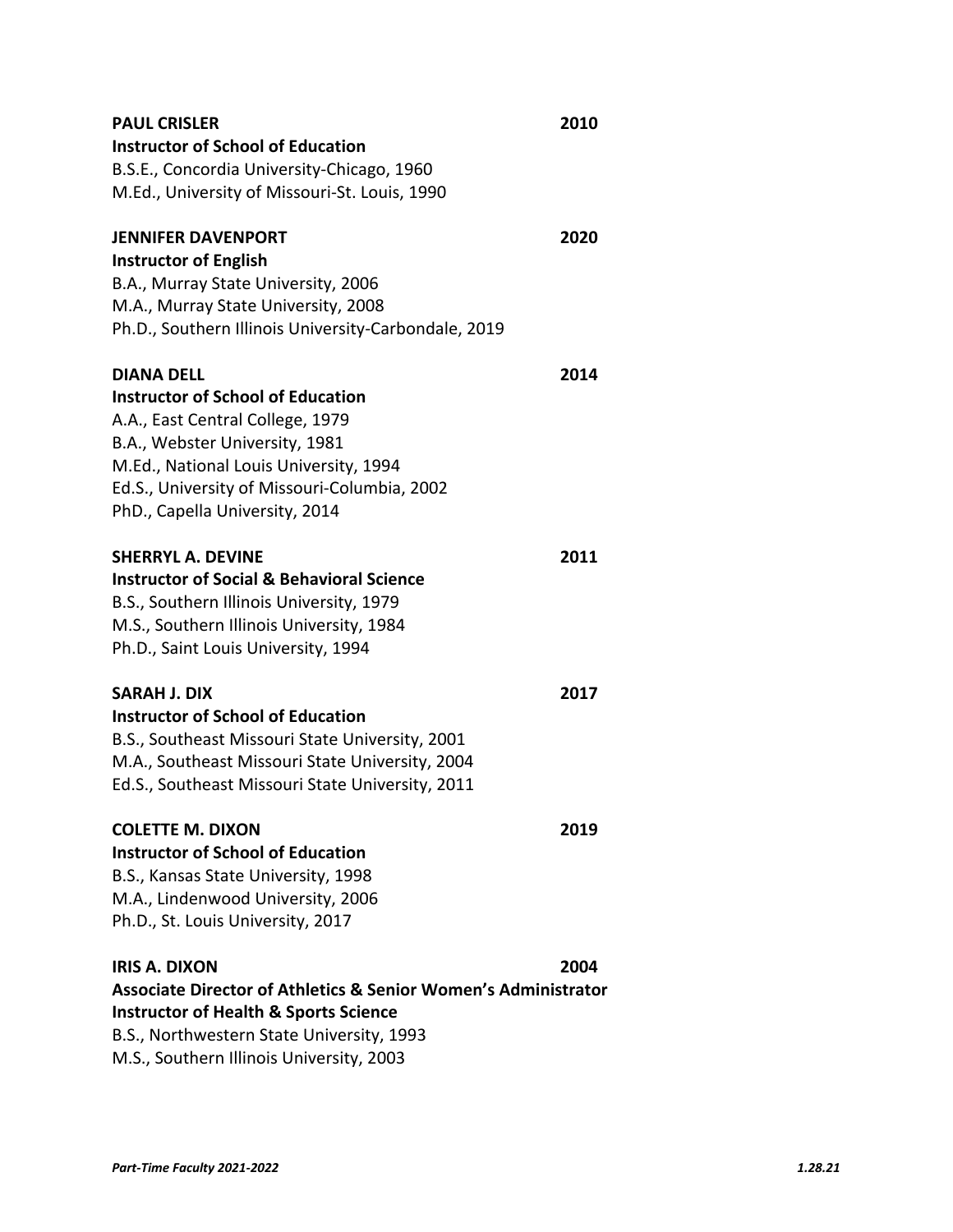| <b>ROBERT DROEGE</b>                                                    | 2021 |
|-------------------------------------------------------------------------|------|
| <b>Instructor of School of Education</b>                                |      |
| B.S.Ed., University of Missouri-Columbia, 2003                          |      |
| M.S., Southwest Baptist University, 2009                                |      |
| Additional Studies: Saint Louis University, Missouri Baptist University |      |
| <b>PAMELA DUBUQUE</b>                                                   | 1997 |
| <b>Instructor of School of Education</b>                                |      |
| B.A., Missouri Baptist College, 1982                                    |      |
| M.A., Lindenwood College, 1991                                          |      |
| <b>ELIZABETH A. DUCEY-MOSS</b>                                          | 2017 |
| <b>Instructor of Fine Arts</b>                                          |      |
| B.A., Acadia University, 1995                                           |      |
| M.M., Binghamton University, 1999                                       |      |
| D.M.A., University of Illinois-Urbana, 2008                             |      |
| <b>DEBBIE DUMEY</b>                                                     | 2004 |
| <b>Instructor of Social &amp; Behavioral Science</b>                    |      |
| B.S., Central Missouri State University, 1978                           |      |
| M.A., Missouri Baptist University, 2009                                 |      |
| <b>TERRENCE DUNCAN</b>                                                  | 2018 |
| <b>Instructor of School of Business</b>                                 |      |
| B.S., Park University, 2003                                             |      |
| M.B.A., Park University, 2006                                           |      |
| D.B.A., Walden University, 2015                                         |      |
| <b>TASHA DUNNE</b>                                                      | 2018 |
| <b>Instructor of School of Business</b>                                 |      |
| B.A., Lindenwood University, 1995                                       |      |
| M.S., Lindenwood University, 1997                                       |      |
| M.A.T., Lindenwood University, 2017                                     |      |
| <b>JOSH EASTER</b>                                                      | 2018 |
| <b>Instructor of Interdisciplinary Studies</b>                          |      |
| B.A., Southwest Baptist University, 2014                                |      |
| M.Div., Southern Baptist Theological Seminary, 2017                     |      |
| <b>CYNTHIA EDWARDS</b>                                                  | 2010 |
| <b>Instructor of School of Education</b>                                |      |
| B.S., University of Missouri-St. Louis, 1995                            |      |
| M.Ed., University of Missouri-St. Louis, 1999                           |      |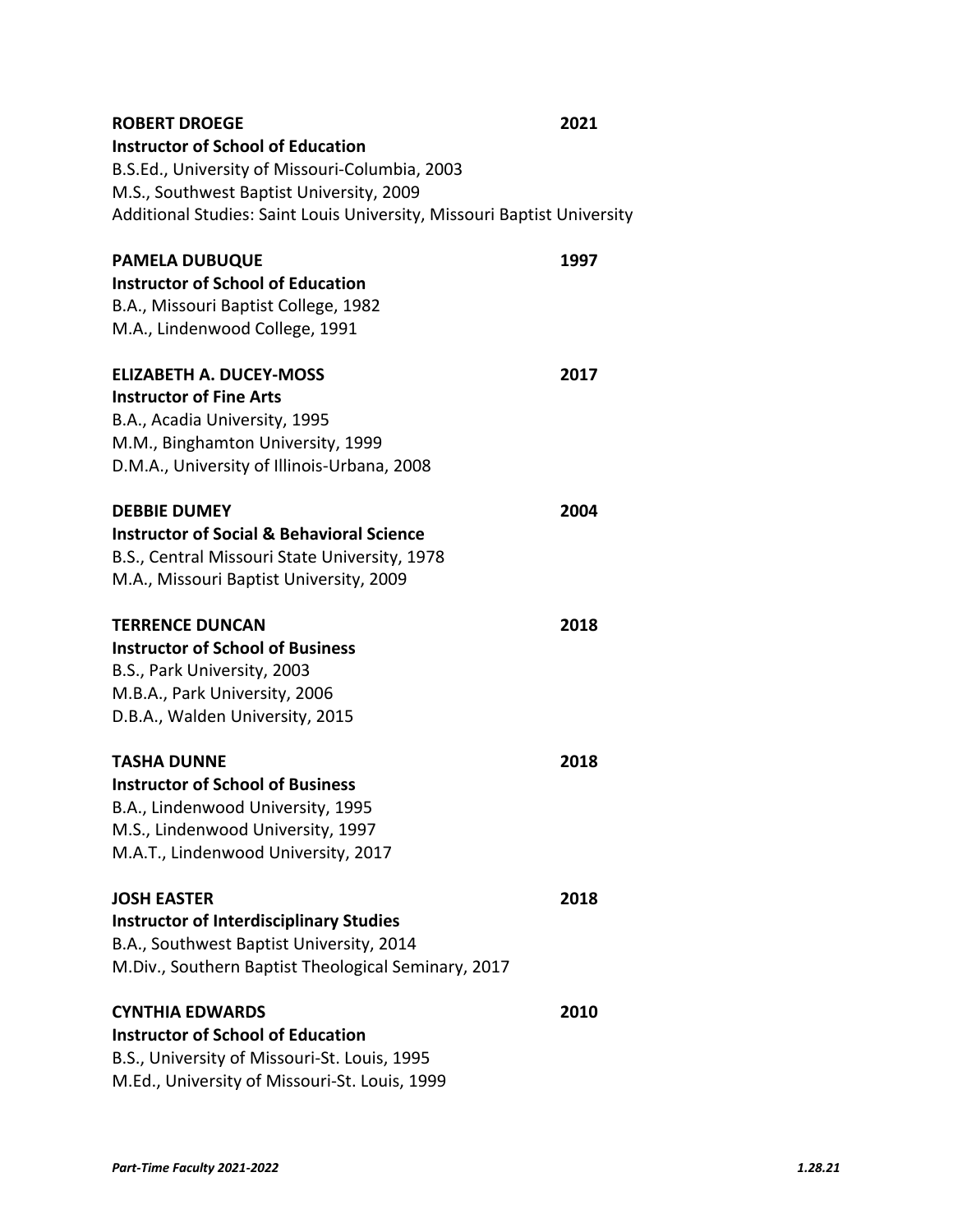| <b>ANDREW ELVINGTON</b>                                                  | 2015 |
|--------------------------------------------------------------------------|------|
| <b>Instructor of Natural Sciences/Health &amp; Sports Science</b>        |      |
| B.S., Clemson University, 2006                                           |      |
| Ph.D., Medical University of South Carolina, 2013                        |      |
| <b>SUZANNE EMMONS</b>                                                    | 2017 |
| <b>Instructor of School of Education</b>                                 |      |
| A.A., East Central College, 2003                                         |      |
| B.S.Ed., University of Missouri-St. Louis, 2005                          |      |
| M.E.A., Missouri Baptist University, 2011                                |      |
| Ed.S., Missouri Baptist University, 2017                                 |      |
| <b>RACHEL EVANS</b>                                                      | 2020 |
| <b>Instructor of School of Education</b>                                 |      |
| B.S., Missouri Baptist University, 2000                                  |      |
| M.S., Missouri Baptist University, 2005                                  |      |
| Additional Studies: Fresno Pacific University, University of the Pacific |      |
| <b>MELISSA EVERT</b>                                                     | 2010 |
| <b>Instructor of School of Education</b>                                 |      |
| B.S., Missouri State University, 1989                                    |      |
| M.S., Southern Illinois University-Edwardsville, 1992                    |      |
| CHASITY D. FAUL                                                          | 2013 |
| <b>Instructor of Social &amp; Behavioral Science</b>                     |      |
| B.S.W., MacMurray College, 2008                                          |      |
| M.A., Missouri Baptist University, 2012                                  |      |
| <b>ROBERT FEELER</b>                                                     | 1991 |
| <b>Instructor of Christian Ministry and</b>                              |      |
| <b>Interdisciplinary Studies</b>                                         |      |
| Th.B., Hannibal-LaGrange College, 1983                                   |      |
| M.Div., Midwestern Baptist Theological Seminary, 1988                    |      |
| D.Min., Midwestern Baptist Theological Seminary, 2003                    |      |
| YVONNDA L. FORD                                                          | 2019 |
| <b>Instructor of School of Business</b>                                  |      |
| B.A., Marquette University, 1993                                         |      |
| B.S., St. Louis University, 2007                                         |      |
| J.D., St. Louis University, 1999                                         |      |
| M.H.A., St. Louis University, 1999                                       |      |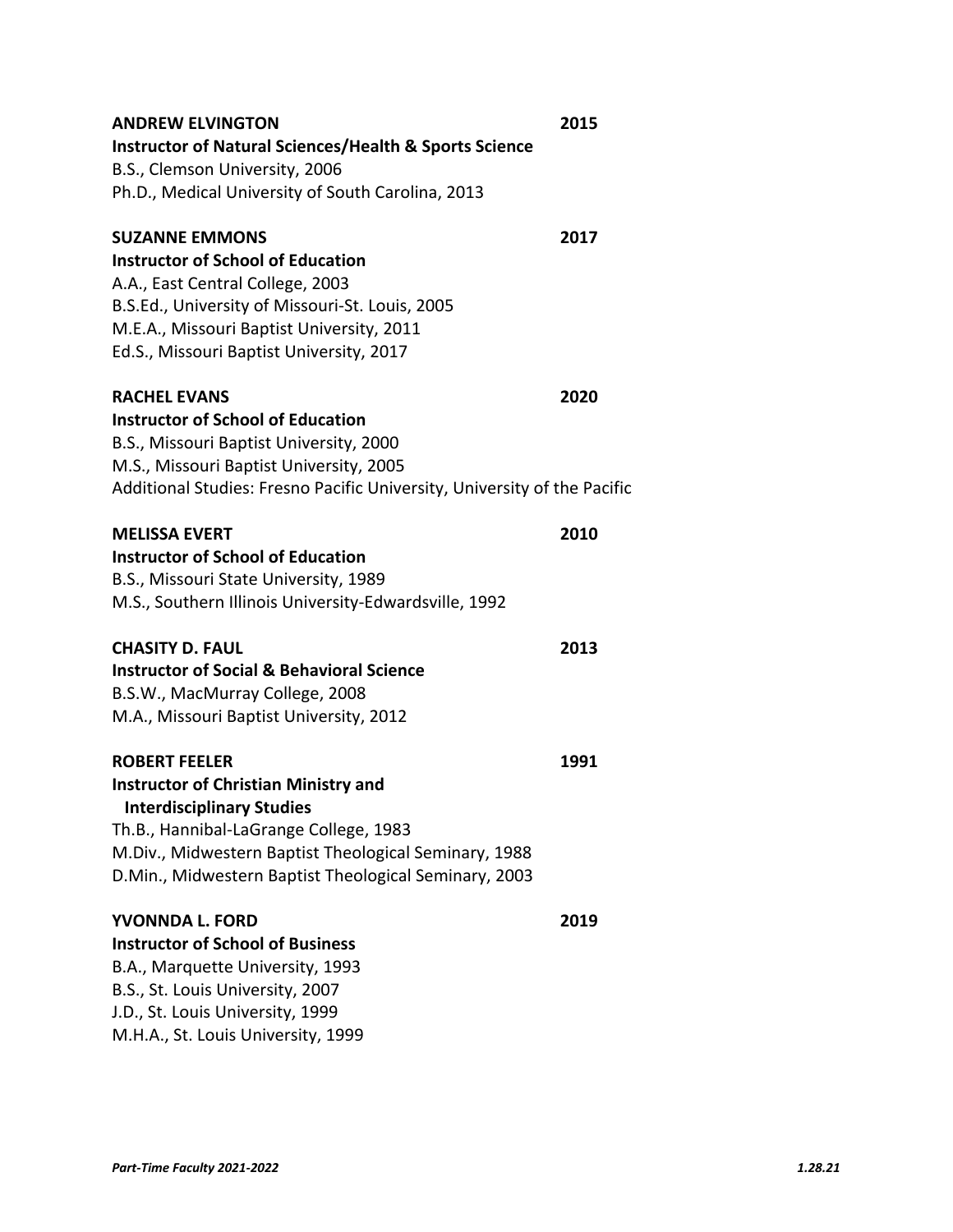# **PHYLLIS FREDRICKSEN 2010**

### **Instructor of School of Education**

B.A., Mundelein College, 1968 M.Ed., University of Missouri‐St. Louis, 1988 M.Ed., University of Missouri‐St. Louis, 1992 Ed.S., Saint Louis University, 1994 Ph.D., Saint Louis University, 1996

### **CLINTON J. FREEMAN 2017**

**Instructor of School of Education**  B.S., University of Missouri‐St. Louis, 1997 M.S.S. (Master of Sport Science), United States Sports Academy, 2003 M.S.E, Missouri Baptist University, 2004 Ed.S., Southeast Missouri State University, 2008 Ed.D., Maryville University of Saint Louis, 2011

### **DAVID N. FREET 2012**

**Instructor of School of Business**  A.A., Saint Louis Community College, 1993 B.A., University of Missouri‐St. Louis, 1992 B.S., Missouri University of Science and Technology, 1995 M.B.A., Southern Illinois University‐Edwardsville, 2001 M.Div., Covenant Theological Seminary, 2010 M.S., Southern Illinois University‐Edwardsville, 2012

### **SARA R. GALATI 2011**

**Instructor of School of Education**  B.S., University of Missouri‐St. Louis, 2002 M.Ed., University of Missouri‐St. Louis, 2009

M.B.A., Washington University‐Saint Louis, 2000

| <b>CHRISTINA GARLAND</b>                     | 2016 |
|----------------------------------------------|------|
| <b>Instructor of School of Education</b>     |      |
| B.S., University of Missouri-St. Louis, 1995 |      |
| M.A., Lindenwood University, 2000            |      |
| Ed.D., Maryville University, 2011            |      |
| <b>PAUL GASSETT</b>                          | 2005 |
| <b>Instructor of School of Business</b>      |      |
| B.J., University of Missouri-Columbia, 1989  |      |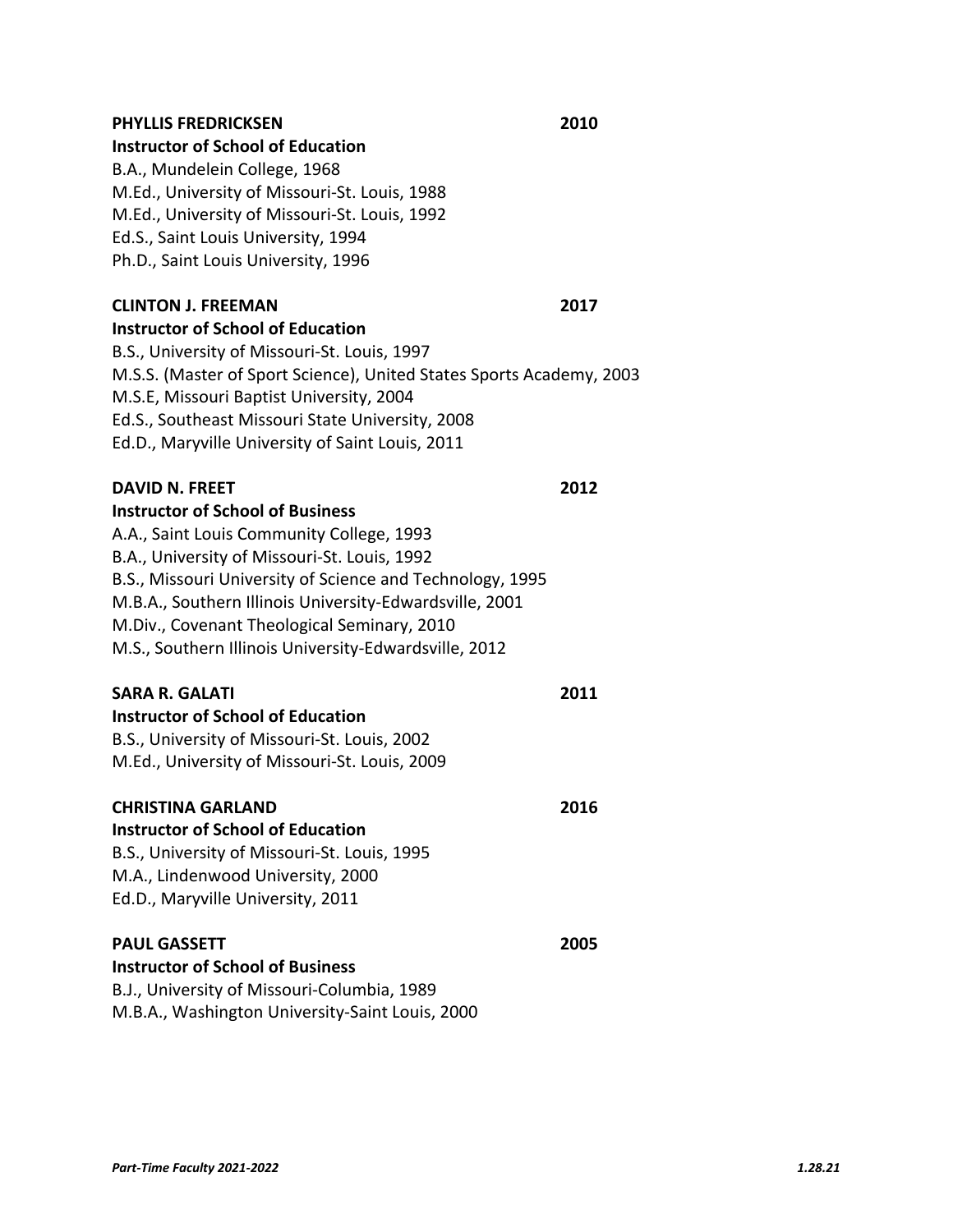| <b>ROXANNE R. GENOVESE</b>                                     | 2017 |
|----------------------------------------------------------------|------|
| <b>Instructor of School of Education</b>                       |      |
| B.S, Southern Illinois University-Carbondale, 1993             |      |
| M.A.C., Missouri Baptist University, 2012                      |      |
| <b>SARAH GIBBS</b>                                             | 2006 |
| <b>Director of Career Development</b>                          |      |
| <b>Instructor of School of Business</b>                        |      |
| B.S., Missouri Baptist University, 2014                        |      |
| <b>KATHERINE GIEG</b>                                          | 2010 |
| <b>Instructor of Health &amp; Sport Science</b>                |      |
| A.A., Saint Louis Community College, 1982                      |      |
| B.S., Fontbonne University, 1988                               |      |
| M.A., Missouri Baptist University, 2010                        |      |
| <b>CHARLES A. GLENN</b>                                        | 2018 |
| <b>Instructor of Fine Arts</b>                                 |      |
| Pursued Studies at Cypress College-California, 1988            |      |
| <b>AMY GOODBERLET</b>                                          | 2011 |
| <b>Associate Dean of Students, Deputy Title IX Coordinator</b> |      |
| <b>Instructor of Mathematics</b>                               |      |
| B.A., University of Missouri-St. Louis, 1993                   |      |
| M.A., Fontbonne University, 2006                               |      |
| Additional Studies: St. Louis Community College                |      |
| <b>JASON GOODMAN</b>                                           | 2013 |
| <b>Instructor of Natural Science</b>                           |      |
| B.S., Logan College, 1996                                      |      |
| D.C., Logan College, 1998                                      |      |
| <b>Additional Studies: Saint Louis University</b>              |      |
| <b>STEPHANIE GRAM</b>                                          | 2018 |
| <b>Instructor of School of Nursing</b>                         |      |
| A.A., Saint Louis Community College-Forest Park, 2005          |      |
| B.S.N., Maryville University of Saint Louis, 2008              |      |
| M.S.N., Maryville University of Saint Louis, 2013              |      |
| <b>KENNY P. GRASER</b>                                         | 2011 |
| <b>Associate Head Baseball Coach</b>                           |      |
| <b>Instructor of Natural Science</b>                           |      |
| B.A., Missouri Baptist University, 2001                        |      |
| M.A.T., Missouri Baptist University, 2008                      |      |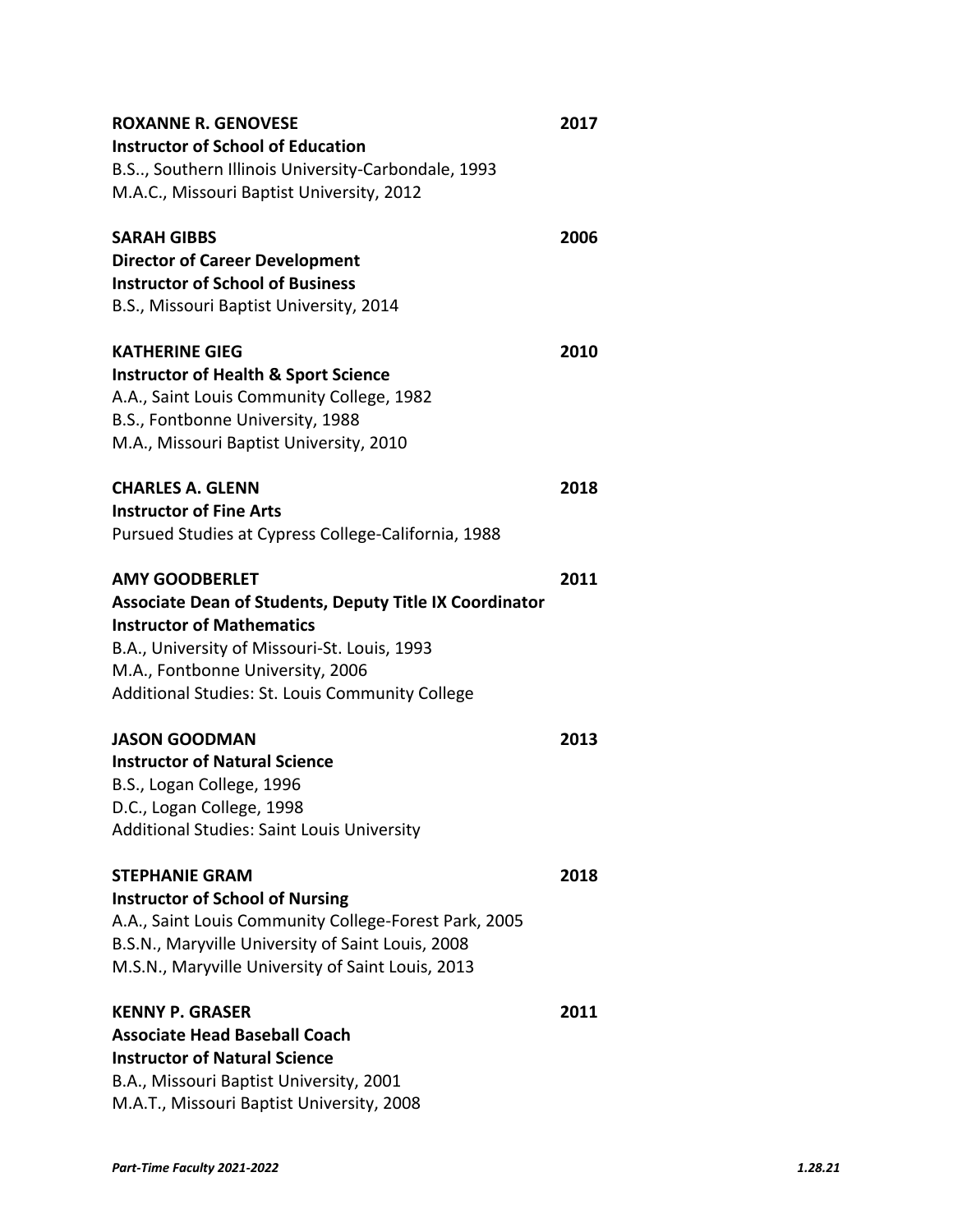| <b>JEREMIAH D. GREEVER</b>                              | 2016 |
|---------------------------------------------------------|------|
| <b>Instructor of Humanities</b>                         |      |
| B.A., Southwest Baptist University, 2012                |      |
| M.Div., Southern Baptist Theological Seminary, 2016     |      |
| <b>CHRIS GREINER</b>                                    | 2018 |
| <b>Instructor of School of Education</b>                |      |
| B.A., Washington University, 1997                       |      |
| M.Ed., University of Missouri-Saint Louis, 2001         |      |
| Ed.S., Lindenwood University, 2003                      |      |
| Ed.D., Saint Louis University, 2006                     |      |
|                                                         |      |
| <b>TONY GRIFFITH</b>                                    | 2020 |
| <b>Instructor of School of Education</b>                |      |
| B.S., University of Central Missouri, 1992              |      |
| M.S., Southwest Baptist University, 2009                |      |
| <b>TAMMY K. GRIGGS</b>                                  | 2019 |
| <b>Instructor of Spanish</b>                            |      |
| B.A., William Jewel College, 2000                       |      |
| M.S.E., Northwest Missouri State University, 2003       |      |
|                                                         |      |
| <b>KRISTIN GROSSMAN</b>                                 | 2018 |
| <b>Instructor of School of Nursing</b>                  |      |
| B.S., Rockhurst University, 2011                        |      |
| M.S., Maryville University of Saint Louis, 2014         |      |
| <b>MARK GROSSMANN</b>                                   | 2015 |
| <b>Instructor of Christian Ministry</b>                 |      |
| B.S., Missouri Baptist College, 1987                    |      |
| M.Div., Southwestern Baptist Theological Seminary, 1993 |      |
| D.Min., Golden Gate Baptist Theological Seminary,       |      |
|                                                         |      |
| <b>ERIK GUSTAFSON</b>                                   | 2020 |
| <b>LMS Administrator; Online Learning Coordinator</b>   |      |
| <b>Instructor of Natural Sciences</b>                   |      |
| B.A., Missouri Baptist University, 2016                 |      |
| B.S., Missouri Baptist University, 2016                 |      |
| M.A., University of Louisville, 2018                    |      |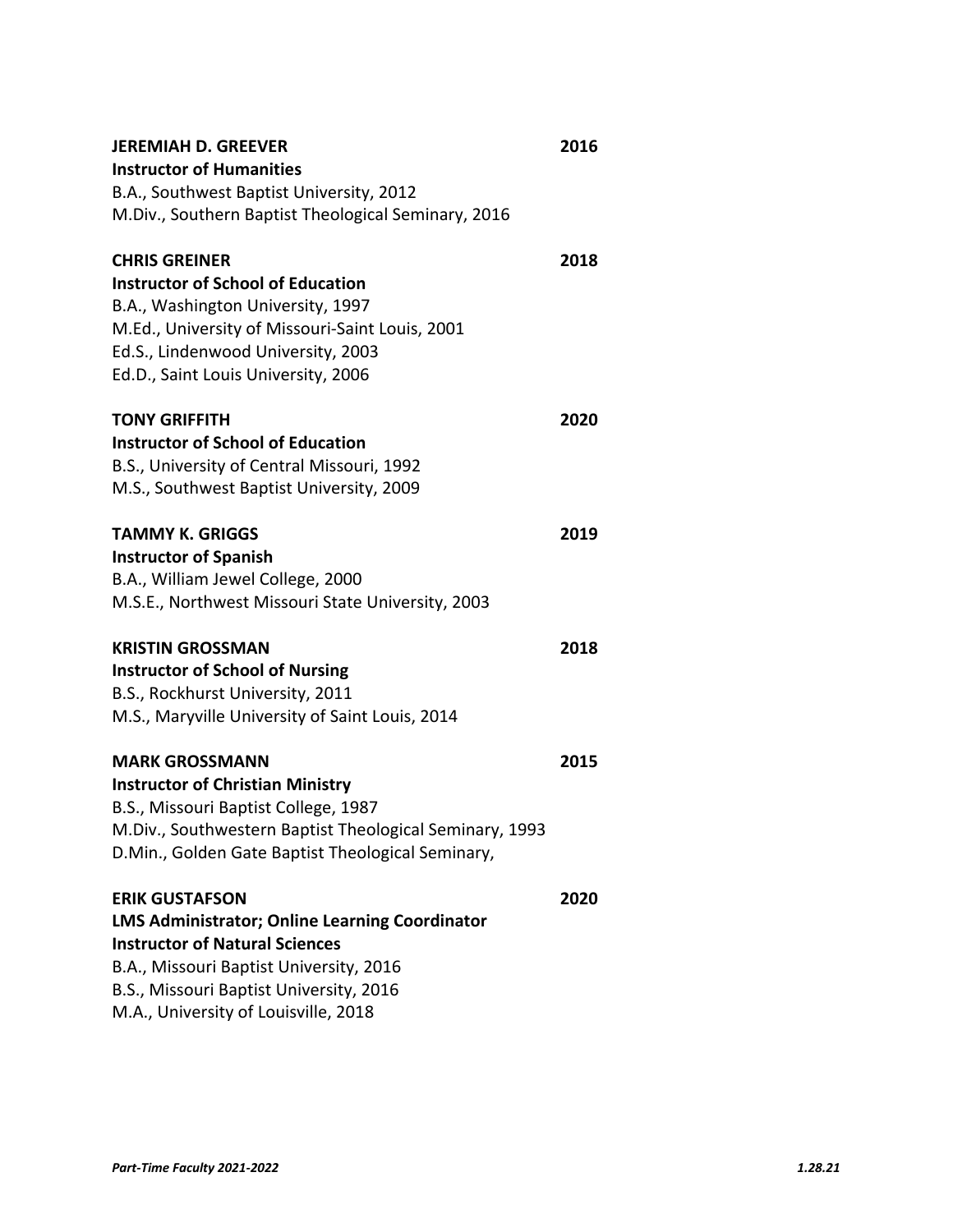| <b>MICHELLE M. HABERBERGER</b>                       | 2017 |
|------------------------------------------------------|------|
| <b>Instructor of Education</b>                       |      |
| A.A., East Central College, 2005                     |      |
| B.A., Webster University, 2007                       |      |
| M.Ed., University of Missouri-St. Louis, 2010        |      |
| Ed.S., University of Missouri-Columbia, 2013         |      |
| Ed.D, Missouri Baptist University, 2016              |      |
| <b>DIANNA HALEY</b>                                  | 2021 |
| <b>Instructor of School of Education</b>             |      |
| B.S.Ed., University of Missouri-Columbia, 1988       |      |
| M.A., Lindenwood University, 1999                    |      |
| Ed.S., Lindenwood University, 2011                   |      |
| <b>DAWN HALL</b>                                     | 2010 |
| <b>Instructor of Fine Arts</b>                       |      |
| B.S.Ed., William Jewel College, 1977                 |      |
| M.S.Ed., Southwest Baptist University, 1989          |      |
| <b>CRAIG HAMBY</b>                                   | 2014 |
| <b>Instructor of School of Education</b>             |      |
| B.S., Southeast Missouri State University, 1995      |      |
| M.A., Southwest Baptist University, 2003             |      |
| Ed.S., Missouri Baptist University, 2010             |      |
| Ed.D., Missouri Baptist University, 2014             |      |
| <b>JEFFREY W. HAMLETT</b>                            | 2016 |
| <b>Instructor of Education</b>                       |      |
| B.A., Blackburn College, 1992                        |      |
| M.E.A., Lindenwood University, 2001                  |      |
| Ed.S., Missouri Baptist University, 2014             |      |
| <b>BARBARA HANTSBARGER</b>                           | 2009 |
| <b>Instructor of School of Education</b>             |      |
| B.S., Fontbonne University, 1980                     |      |
| M.Ed., University of Missouri-St. Louis, 1988        |      |
| <b>DAVID HARDY</b>                                   | 2020 |
| <b>Instructor of Social &amp; Behavioral Science</b> |      |
| A.A.S., St. Louis Community College, 1997            |      |
| B.A., Lindenwood University, 2000                    |      |
| M.S., Lindenwood University, 2001                    |      |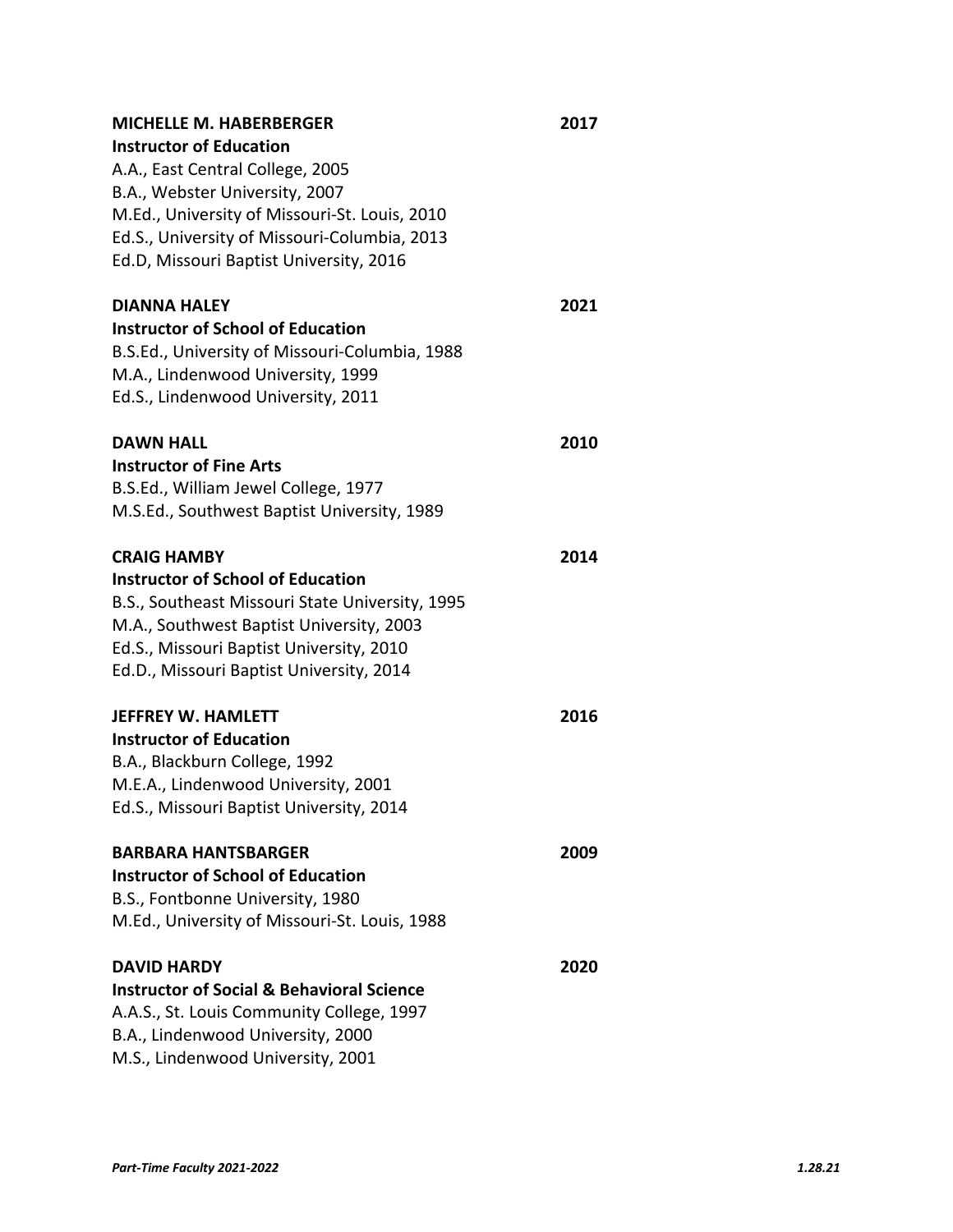| <b>TERRY HARRIS</b>                                                | 2016 |
|--------------------------------------------------------------------|------|
| <b>Instructor of School of Education</b>                           |      |
| B.A., Missouri State University, 2004                              |      |
| M.A., Lindenwood University, 2012                                  |      |
| Ed.D., Maryville University, 2014                                  |      |
|                                                                    |      |
| <b>THOMAS HART</b>                                                 | 2012 |
| <b>Instructor of Music</b>                                         |      |
| B.A., Olivet College, 1978                                         |      |
| M.M., Michigan State University, 1983                              |      |
| D.M.A., Michigan State University, 1989                            |      |
| <b>SCOTT HAYES</b>                                                 | 2018 |
| <b>Instructor of School of Education</b>                           |      |
| B.S., University of Central Missouri, 1993                         |      |
| M.S., Missouri State University, 1997                              |      |
| Ed.S., Webster University, 2001                                    |      |
| Ed.D., Saint Louis University, 2009                                |      |
| <b>DAVID M. HECHLER</b>                                            | 2018 |
| <b>Instructor of Social &amp; Behavioral Science</b>               |      |
| B.S., Missouri Baptist University, 2009                            |      |
| M.A., Norwich University, 2017                                     |      |
| Additional Studies: Graduate Certificate, Norwich University, 2018 |      |
| <b>MATTHEW HECKEL</b>                                              | 2005 |
| <b>Instructor of Social &amp; Behavioral Science</b>               |      |
| A.A., John A. Logan College, 1991                                  |      |
| B.A., Southwest Baptist University, 1994                           |      |
| M.Div., Covenant Theological Seminary, 1998                        |      |
| Additional Studies: Concordia Seminary                             |      |
| <b>COURTNEY HEIDORN</b>                                            | 2021 |
| <b>Instructor of School of Education</b>                           |      |
| B.A., Lindenwood University, 2014                                  |      |
| M.Ed., American College of Education, 2017                         |      |
| Additional Studies: Walden University                              |      |
| <b>SANDRA A. HENDRICKS</b>                                         | 2014 |
| <b>Instructor of School of Education</b>                           |      |
| B.S., Missouri State University, 1994                              |      |
| M.S.E., Missouri State University, 2001                            |      |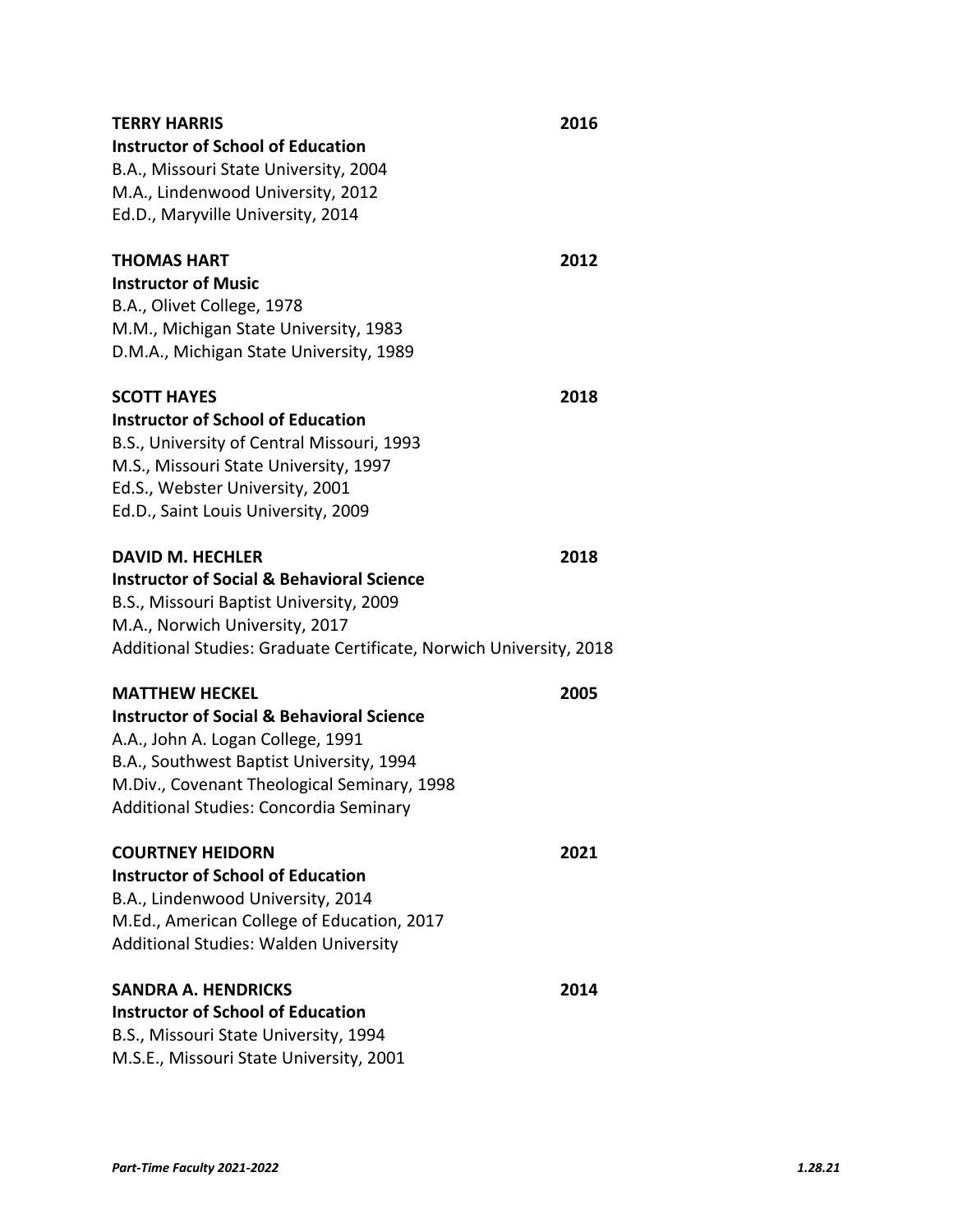| <b>BILL HEPPER</b><br><b>Instructor of School of Education</b><br>B.S., Southeast Missouri State University, 1971<br>M.A.T., Southeast Missouri State University, 1980                                                                                            | 2016 |
|-------------------------------------------------------------------------------------------------------------------------------------------------------------------------------------------------------------------------------------------------------------------|------|
| <b>SUSAN K. HLADKY</b><br><b>Instructor of School of Education</b><br>B.S.Ed., Emporia State University, 1980<br>M.Ed., Washburn University, 1987<br>Advanced Certification Studies: University of Missouri-St. Louis, 1998<br>Ed.D., Lindenwood University, 2011 | 2015 |
| <b>GARY HOELZER</b><br><b>Instructor of Criminal Justice</b><br>A.A.S., Jefferson College, 1979<br>B.S., Missouri Baptist University, 2001<br>M.S., Central Missouri State University, 2006<br>Additional Studies: FBI National Academy                           | 2007 |
| <b>RUTH HOLLENBACK</b><br><b>Instructor of School of Business</b><br>B.S., Maryville University, 1988<br>M.B.A., Maryville University, 1991<br><b>Additional Studies: Webster University</b>                                                                      | 2019 |
| <b>AMY HOLLINGER</b><br><b>Instructor of Mathematics</b><br>B.S., Southeast Missouri State University, 2005<br>M.N.S., Southeast Missouri State University, 2011                                                                                                  | 2019 |
| <b>CARL C. HOLSCHEN</b><br><b>Instructor of School of Education</b><br>B.A. Elementary & Secondary School of Education, Concordia University-IL, 1970<br>M.S., St. Louis University, 1975<br>Ed.D., St. Louis University, 1999                                    | 2007 |
| <b>RYAN C. HORN</b><br><b>Instructor of Social &amp; Behavioral Science</b><br>A.A., John A. Logan College, 1985<br>B.A., Southern Illinois University-Carbondale, 1997<br>M.S., University of Cincinnati, 2015                                                   | 2017 |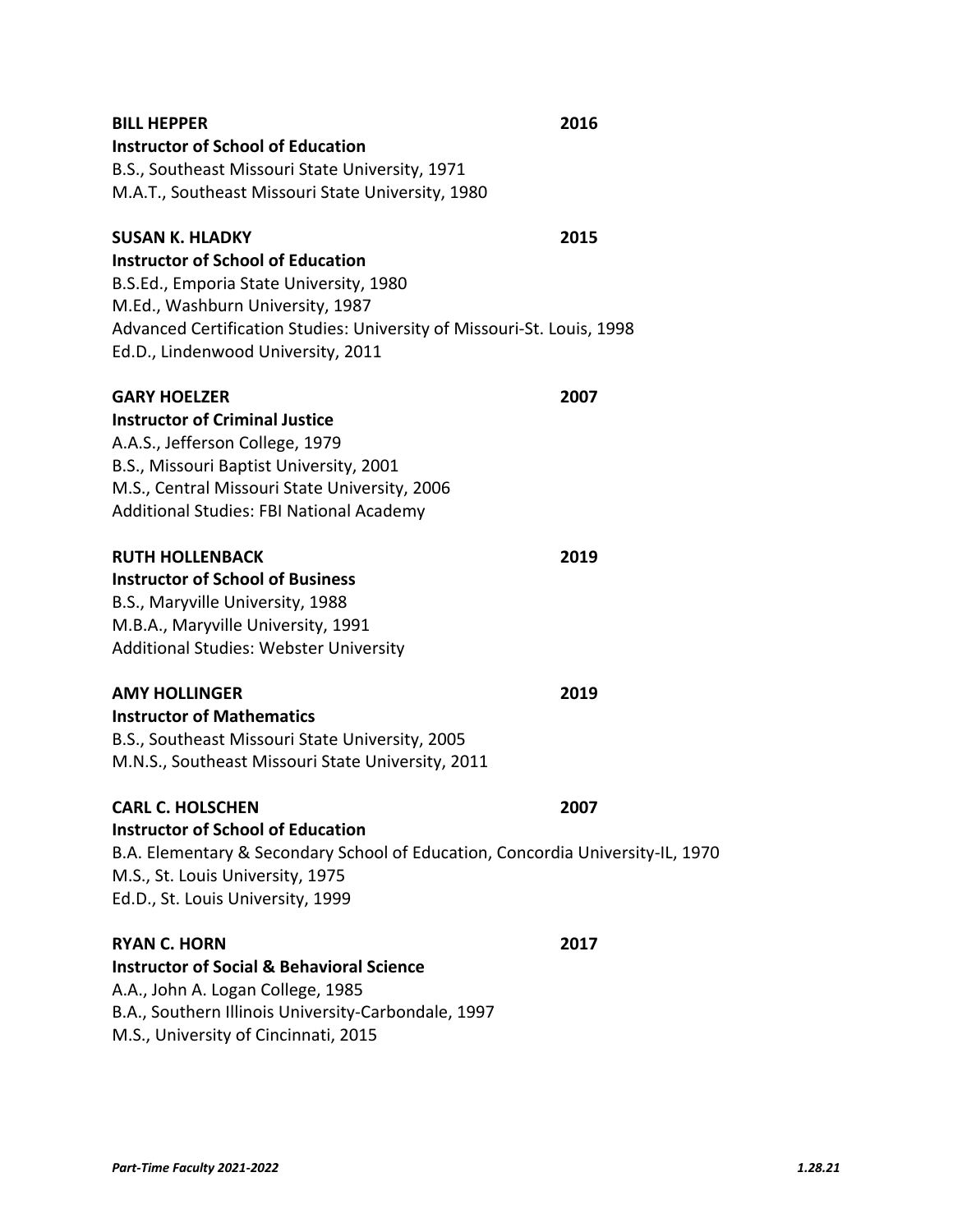| <b>LORI A. HORNER</b>                                  | 2018 |
|--------------------------------------------------------|------|
| <b>Instructor of Social &amp; Behavioral Science</b>   |      |
| B.S., Missouri Baptist University, 1996                |      |
| M.E.T., Missouri Baptist University, 2013              |      |
| <b>ERIC D. HOWARD</b>                                  | 2017 |
| <b>Instructor of Social &amp; Behavioral Science</b>   |      |
| B.S., Greenville College, 2012                         |      |
| M.S., Missouri Baptist University, 2015                |      |
| <b>EMILY HUBBARD</b>                                   | 2020 |
| <b>Instructor of Social &amp; Behavioral Science</b>   |      |
| B.A., Mississippi State University, 2005               |      |
| M.S., Mississippi State University, 2009               |      |
| <b>MIKE HUBBARD</b>                                    | 2008 |
| <b>Instructor of Bible</b>                             |      |
| B.A., Missouri Baptist University, 1988                |      |
| M.Div., Midwestern Baptist Theological Seminary, 1999  |      |
| D. Min., Midwestern Baptist Theological Seminary, 2010 |      |
| CASSANDRA HUCKSTEP-SPANGLER                            | 2020 |
| <b>Instructor of School of Education</b>               |      |
| B.A., Missouri Baptist University, 2003                |      |
| M.S., Columbia College, 2006                           |      |
| M.A.T., Missouri Baptist University, 2009              |      |
| M.E.A., Missouri Baptist University, 2011              |      |
| Ed.S., Missouri Baptist University, 2016               |      |
| Ed.D., Missouri Baptist University, 2019               |      |
| <b>JAMES HUITT</b>                                     | 2000 |
| <b>Instructor of School of Education and</b>           |      |
| <b>Human Services</b>                                  |      |
| B.S., Southwest Baptist University, 1983               |      |
| M.A., Liberty University, 1995                         |      |
| <b>COLLEEN HULCER</b>                                  | 2016 |
| <b>Instructor of School of Education</b>               |      |
| B.A., Saint Louis University, 1980                     |      |
| M.A.T., Webster University, 1988                       |      |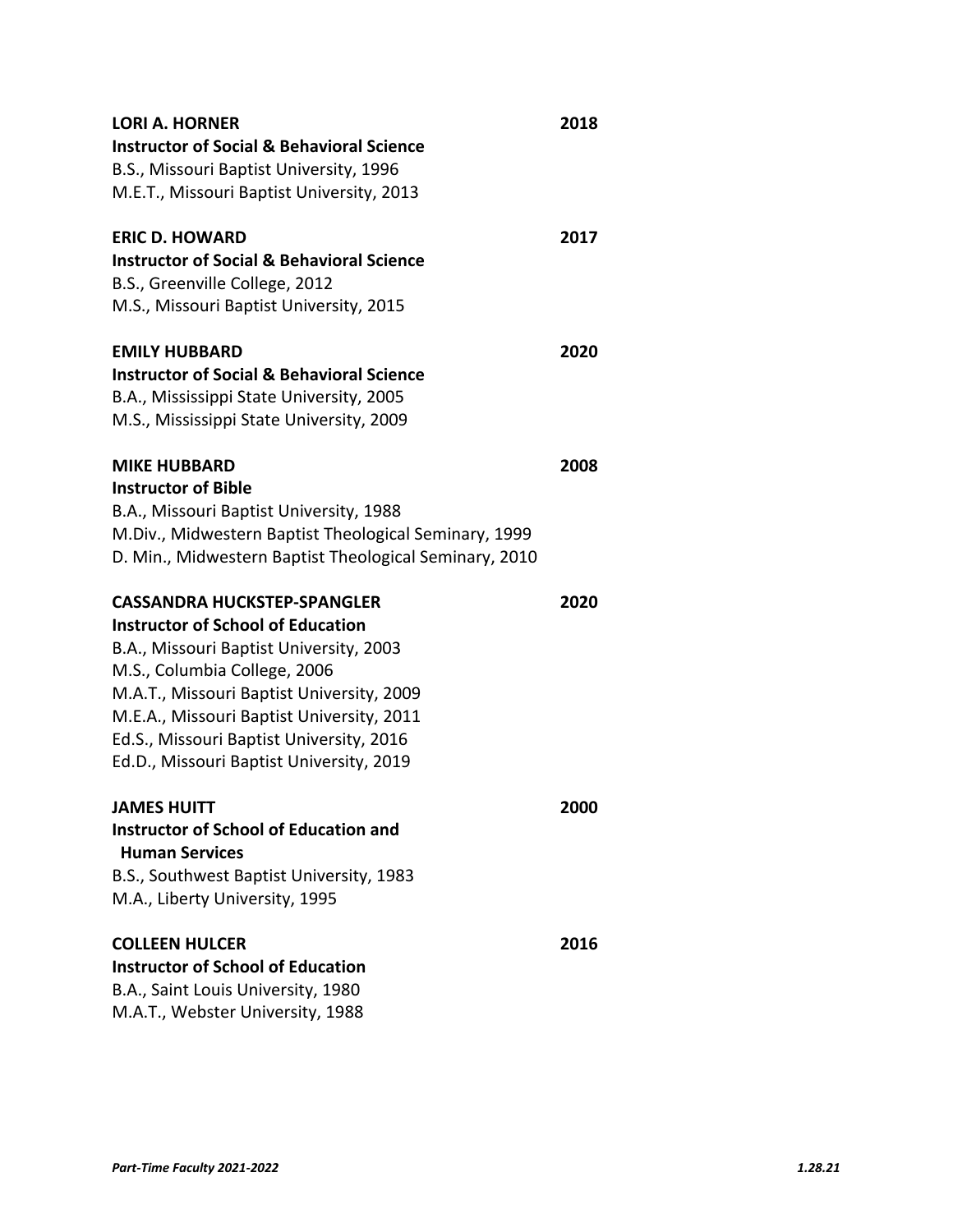| <b>KIMBERLY A. HUNT</b>                               | 2013 |
|-------------------------------------------------------|------|
| <b>Instructor of School of Education</b>              |      |
| B.A., The University of Texas at El Paso, 1994        |      |
| M.E.A., Southwest Baptist University, 2003            |      |
| Ed.S., Missouri Baptist University, 2007              |      |
| <b>KATHLEEN HUSTAVA</b>                               | 2021 |
| <b>Instructor of School of Education</b>              |      |
| B.S., Southern Illinois University-Edwardsville, 1980 |      |
| M.S.Ed., Lindenwood University, 2001                  |      |
| Ed.D., Maryville University, 2008                     |      |
| <b>WILLIAM HUTCHINGS</b>                              | 2005 |
| <b>Instructor of School of Business</b>               |      |
| B.S., Washington University, 1972                     |      |
| B.T., Washington University, 1987                     |      |
| M.B.A., Webster University, 1988                      |      |
| <b>JEFFREY S. ILKO</b>                                | 2019 |
| <b>Instructor of Social &amp; Behavioral Science</b>  |      |
| B.A., Webster University, 1998                        |      |
| M.A., Webster University, 2013                        |      |
| <b>CHERISE D. JACKSON</b>                             | 2015 |
| <b>Instructor of School of Business</b>               |      |
| B.A., Fontbonne University, 2009                      |      |
| M.A., Lindenwood University, 2011                     |      |
| Ed.D., Argosy University-Phoenix, 2015                |      |
| <b>SETH JACKSON</b>                                   | 2020 |
| Instructor of School of Education                     |      |
| B.F.A., Webster University, 1993                      |      |
| M.A.T., Fontbonne University, 2019                    |      |
| <b>SHARON M. JACKSON</b>                              | 2007 |
| <b>Instructor of School of Education</b>              |      |
| B.S.Ed., Missouri State University, 1987              |      |
| M.E.A., Southwest Baptist University, 1999            |      |
| Ed.S., Missouri Baptist University, 2006              |      |
| Ed.D., Missouri Baptist University, 2012              |      |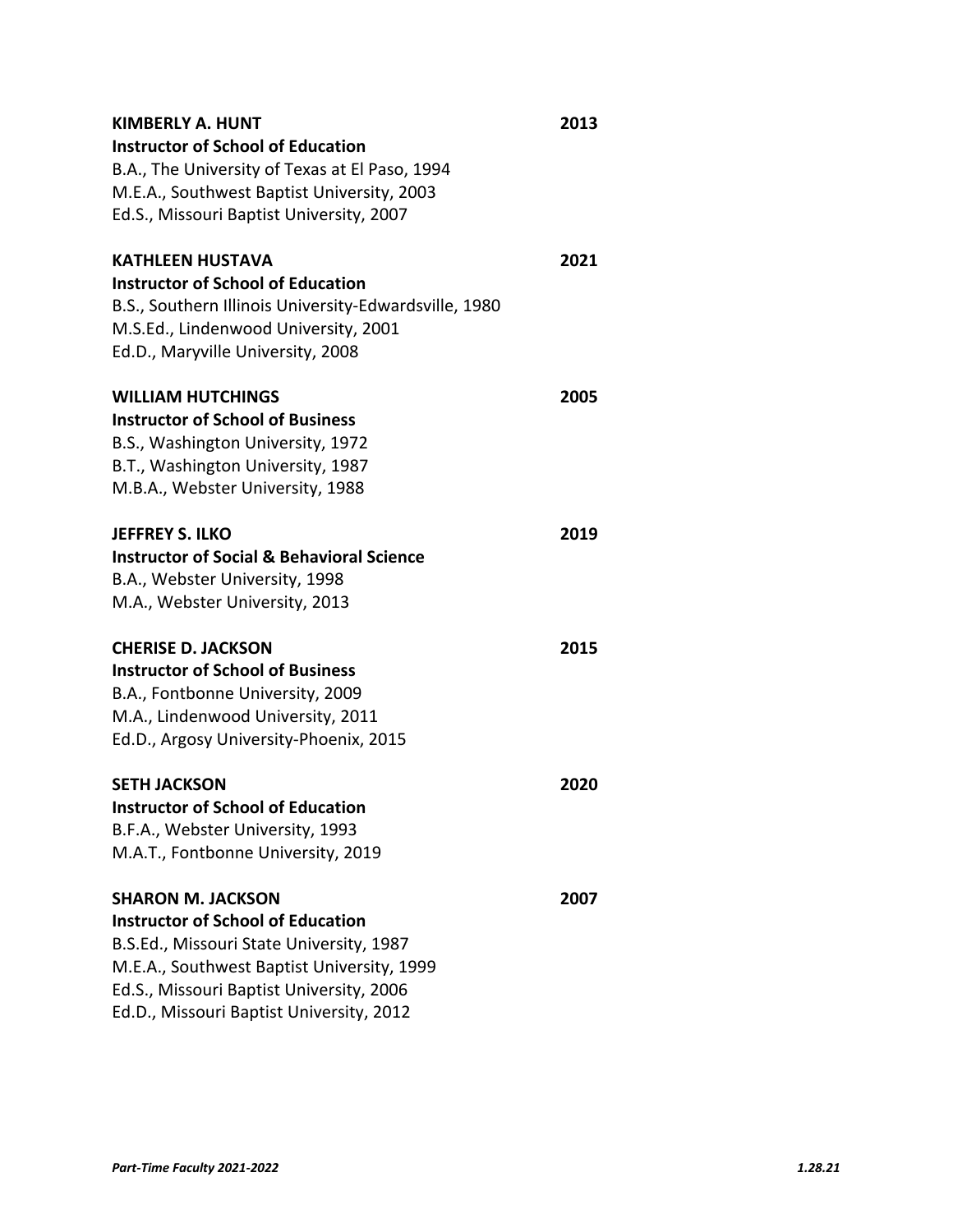| <b>AMY JOHNSON</b>                                | 2010 |  |
|---------------------------------------------------|------|--|
| <b>Instructor of Fine Arts</b>                    |      |  |
| B.S., Southwest Baptist University, 1991          |      |  |
| M.A., Lindenwood University, 2009                 |      |  |
| <b>CATHY JONES</b>                                | 2016 |  |
| <b>Instructor of School of Education</b>          |      |  |
| B.A., Millikin University,                        |      |  |
| M.A.T., Webster University,                       |      |  |
| Ed.S., Webster University,                        |      |  |
| <b>DAVID W. JONES</b>                             | 2019 |  |
| <b>Instructor of School of Education</b>          |      |  |
| B.S. Central Methodist University, 1995           |      |  |
| M.Ed., William Woods University, 2001             |      |  |
| Ed.S., William Woods University, 2004             |      |  |
| <b>BECKY JUERGENS</b>                             | 2015 |  |
| <b>Instructor of School of Education</b>          |      |  |
| B.S.E., Missouri Baptist College, 1987            |      |  |
| M.A., Maryville University, 1993                  |      |  |
| M.E.A., Missouri Baptist University, 2008         |      |  |
| <b>Additional Studies: Webster University</b>     |      |  |
| <b>PAULA JUSTUS</b>                               | 2010 |  |
| <b>Instructor of School of Education</b>          |      |  |
| B.S.E., Missouri Baptist University, 2001         |      |  |
| M.E.S., Missouri Baptist University, 2004         |      |  |
| <b>MEGAN KEENEY</b>                               | 2018 |  |
| <b>Instructor of School of Nursing</b>            |      |  |
| B.S., Southeast Missouri State University, 2010   |      |  |
| M.S.N., Southeast Missouri State University, 2013 |      |  |
| <b>MARSHA KELLOGG</b>                             | 2018 |  |
| <b>Instructor of School of Education</b>          |      |  |
| B.S., University of Missouri-Columbia, 1975       |      |  |
| M.S., Missouri Baptist University, 2011           |      |  |
| <b>NANCY R. KELLY-FOLEY</b>                       | 2017 |  |
| <b>Instructor of School of Business</b>           |      |  |
| B.S., Lindenwood University, 2013                 |      |  |
| M.S., Lindenwood University, 2015                 |      |  |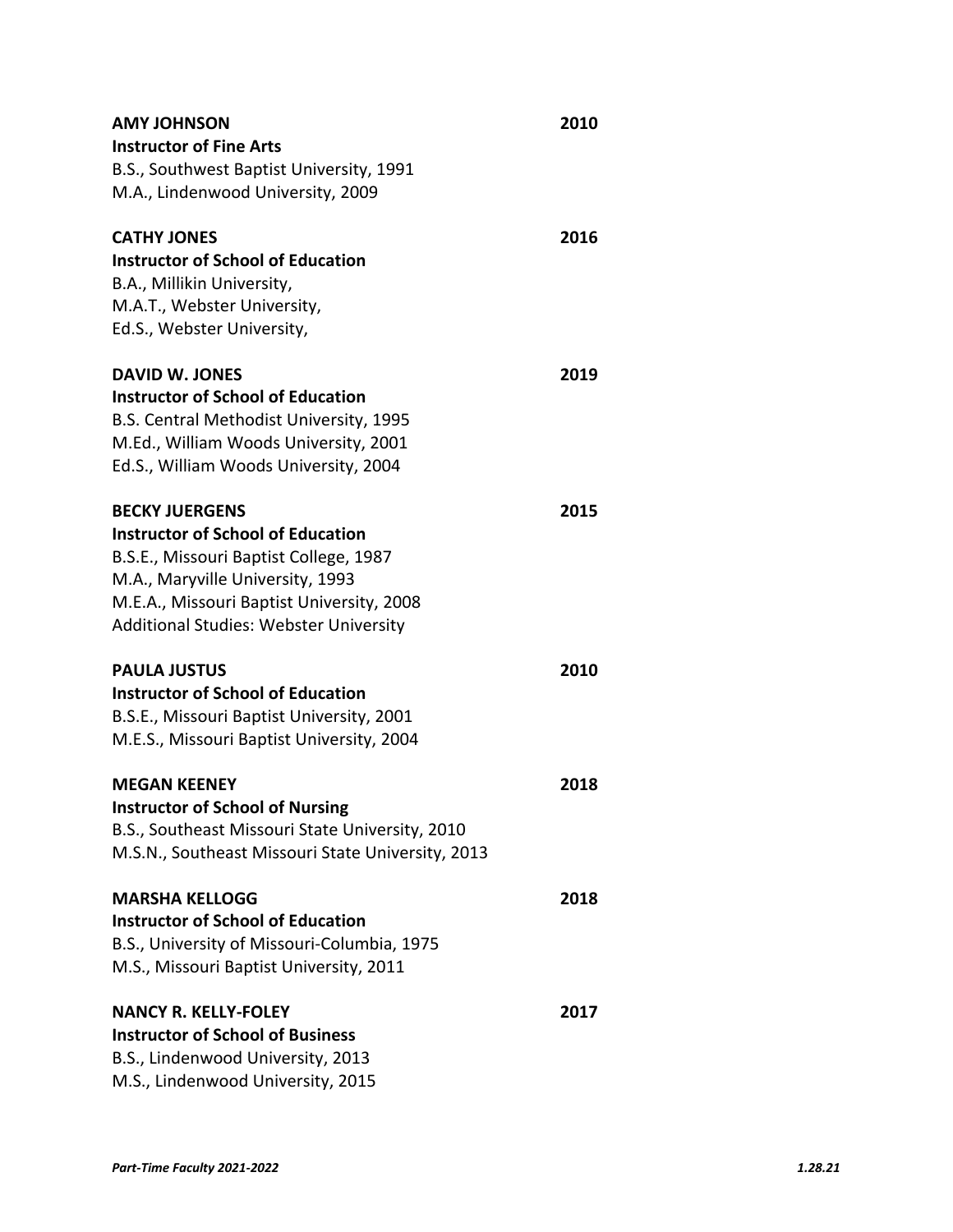| <b>KEVIN KELTNER</b>                                    | 2020 |
|---------------------------------------------------------|------|
| <b>Instructor of School of Education</b>                |      |
| B.S., Missouri State University, 1988                   |      |
| M.S., Missouri State University, 1995                   |      |
| Ed.D., Saint Louis University, 2004                     |      |
| <b>MICHELLE R. KING</b>                                 | 2015 |
| <b>Instructor of School of Education</b>                |      |
| B.S., Southern Illinois University-Edwardsville, 1996   |      |
| B.S., Southern Illinois University-Carbondale, 1998     |      |
| M.E.A., Missouri Baptist University, 2012               |      |
| VICTOR W. KIZER                                         | 2014 |
| <b>Instructor of Health &amp; Sports Science</b>        |      |
| B.S. Missouri Baptist University, 2013                  |      |
| Graduate Certificate, Missouri Baptist University, 2013 |      |
| M.S., Missouri Baptist University, 2014                 |      |
| <b>JAMES THOMAS KNUCKLES</b>                            | 2011 |
| <b>Instructor of School of Education</b>                |      |
| B.S., Southeast Missouri State, 1970                    |      |
| M.A., Southeast Missouri State, 1981                    |      |
| Ed.S., Southwest Missouri State, 1986                   |      |
| <b>GREGORY C. KRUEGER</b>                               | 2014 |
| <b>Instructor of Social &amp; Behavioral Science</b>    |      |
| B.A., Earlham College, 1982                             |      |
| M.Div., McCormick Theological Seminary, 1985            |      |
| M.S.W., Saint Louis University, 1988                    |      |
| RYAN J. KRUPP                                           | 2019 |
| <b>Instructor of Social &amp; Behavioral Science</b>    |      |
| B.S., Missouri Baptist University, 2015                 |      |
| J.D., University of Missouri-Kansas City, 2015          |      |
| <b>JOSHUA KURTH</b>                                     | 2020 |
| <b>Instructor of School of Education</b>                |      |
| B.A., Lindenwood University, 2004                       |      |
| M.A., Lindenwood University, 2006                       |      |
| Ed.S., Lindenwood University, 2012                      |      |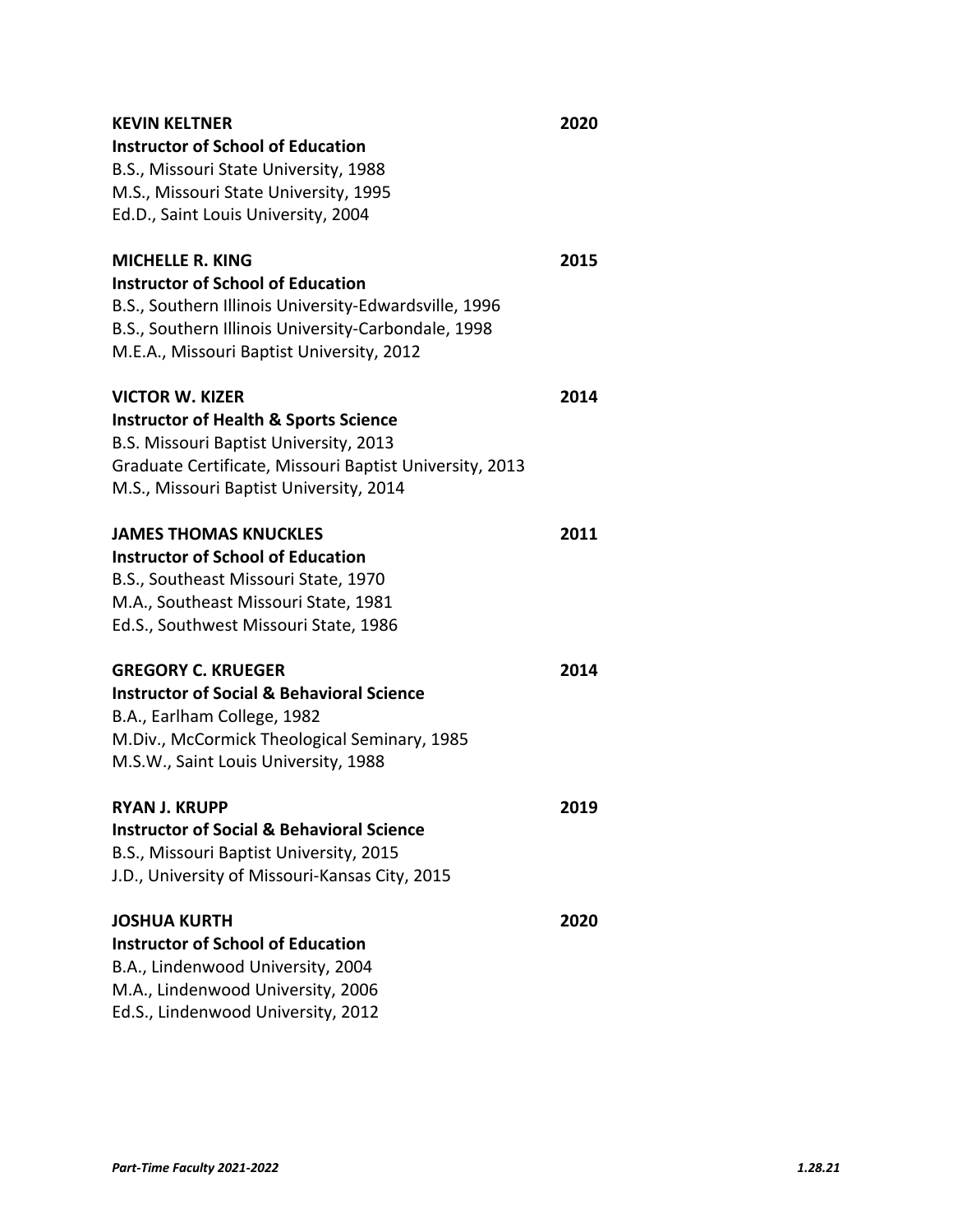| PAMELA LAUDERBACK                                       | 2010 |
|---------------------------------------------------------|------|
| <b>Instructor of School of Education</b>                |      |
| B.S., Central Methodist College, 1979                   |      |
| M.Ed., Middle Tennessee State University, 1982          |      |
| <b>ALAN LEE</b>                                         | 1991 |
| <b>Instructor of Biology and Chemistry</b>              |      |
| B.S.E., Northeast Missouri State University, 1977       |      |
| M.A., Northeast Missouri State University, 1979         |      |
| <b>BENJAMIN LEONARD</b>                                 | 2009 |
| <b>Instructor of Christian Ministry and</b>             |      |
| <b>Interdisciplinary Studies</b>                        |      |
| B.A., Missouri Baptist University, 2003                 |      |
| M.Div., The Southern Baptist Theological Seminary, 2008 |      |
| <b>JASON LIEVANOS</b>                                   | 2014 |
| <b>Instructor of School of Education</b>                |      |
| B.A., Missouri Baptist University, 2006                 |      |
| M.S.E., Missouri Baptist University, 2010               |      |
| M.E.A., Missouri Baptist University, 2014               |      |
| Ed.D., Missouri Baptist University, 2020                |      |
| <b>JOY LILLARD</b>                                      | 2020 |
| <b>Instructor of School of Education</b>                |      |
| B.S., University of Missouri-Kansas City, 2001          |      |
| M.A.T., Lindenwood University, 2002                     |      |
| M.A., Lindenwood University, 2007                       |      |
| Ed.D., Maryville University, 2014                       |      |
| KAREN LOYAL                                             | 2018 |
| <b>Instructor of School of Education</b>                |      |
| B.S., University of Missouri-Columbia, 1979             |      |
| M.A., Fontbonne University, 2011                        |      |
| <b>JEFFREY LUNN</b>                                     | 2004 |
| <b>Instructor of Religion</b>                           |      |
| B.A., Southwest Baptist University, 1978                |      |
| M.Div., Southwest Baptist University, 1982              |      |
| D.M., Mid-American Baptist Theological Seminary, 1993   |      |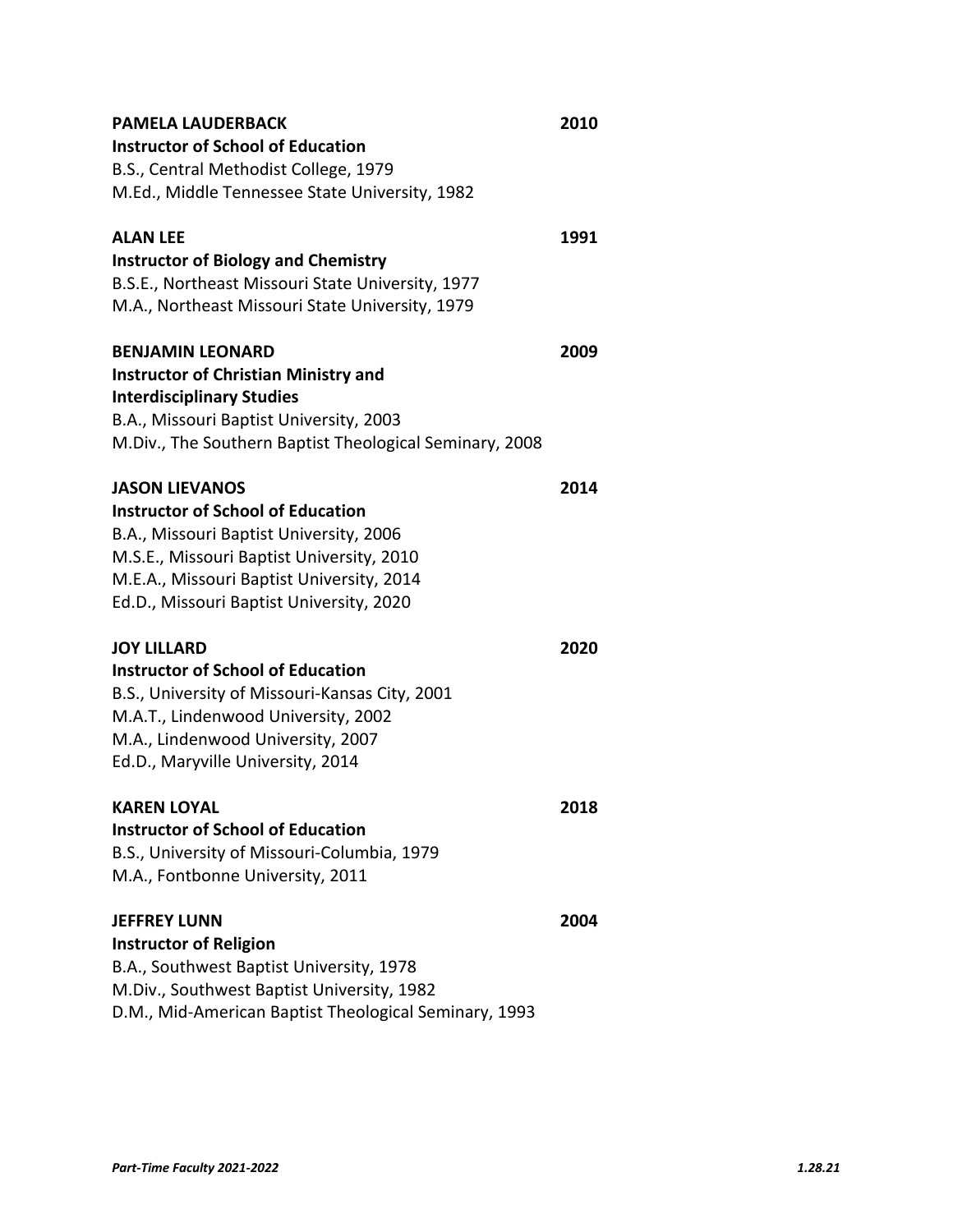| MICHAEL J. MABE                                                         | 2019 |
|-------------------------------------------------------------------------|------|
| <b>Instructor of School of Education</b>                                |      |
| A.A., Mineral Area College, 1998                                        |      |
| B.S., University of Central Missouri, 2000                              |      |
| M.Ed., William Woods University, 2004                                   |      |
| Ed.D., William Woods University, 2019                                   |      |
| <b>ASHLEY MANGRICH</b>                                                  | 2015 |
| <b>Instructor of Healthcare Management</b>                              |      |
| B.S., Saint Louis University, 2007                                      |      |
| M.H.A., Saint Louis University, 2008                                    |      |
| <b>MARGO A. MANN</b>                                                    | 2012 |
| <b>Instructor of School of Education</b>                                |      |
| B.S.E., Missouri Baptist University, 1996                               |      |
| M.Ed., Lindenwood University, 2008                                      |      |
| M.E.A., Missouri Baptist University, 2010                               |      |
| <b>DEANNA MASSIE</b>                                                    | 2017 |
| <b>Instructor of School of Education</b>                                |      |
| B.A., Lindenwood University, 2004                                       |      |
| M.A., Lindenwood University, 2011                                       |      |
| M.F.A., Lindenwood University, 2012                                     |      |
| Ed.D., Missouri Baptist University, 2017                                |      |
| <b>DAVID MATTOX</b>                                                     | 2020 |
| <b>Instructor of School of Business</b>                                 |      |
| B.S., Wharton School-University of Pennsylvania, 1990                   |      |
| M.B.A., Kelley School of School of Business-Indiana University, 2005    |      |
| JANET MAYFIELD                                                          | 2018 |
| Assistant to the President/Assistant Secretary to the Board of Trustees |      |
| <b>Instructor of School of Business</b>                                 |      |
| B.S., Missouri Baptist University, 2014                                 |      |
| M.B.A., Missouri Baptist University, 2017                               |      |
| <b>MICHAEL R. MCCANN</b>                                                | 2016 |
| <b>Instructor of School of Education</b>                                |      |
| B.S., University of Central Missouri Baptist University, 2004           |      |

M.E.A., Lindenwood University, 2011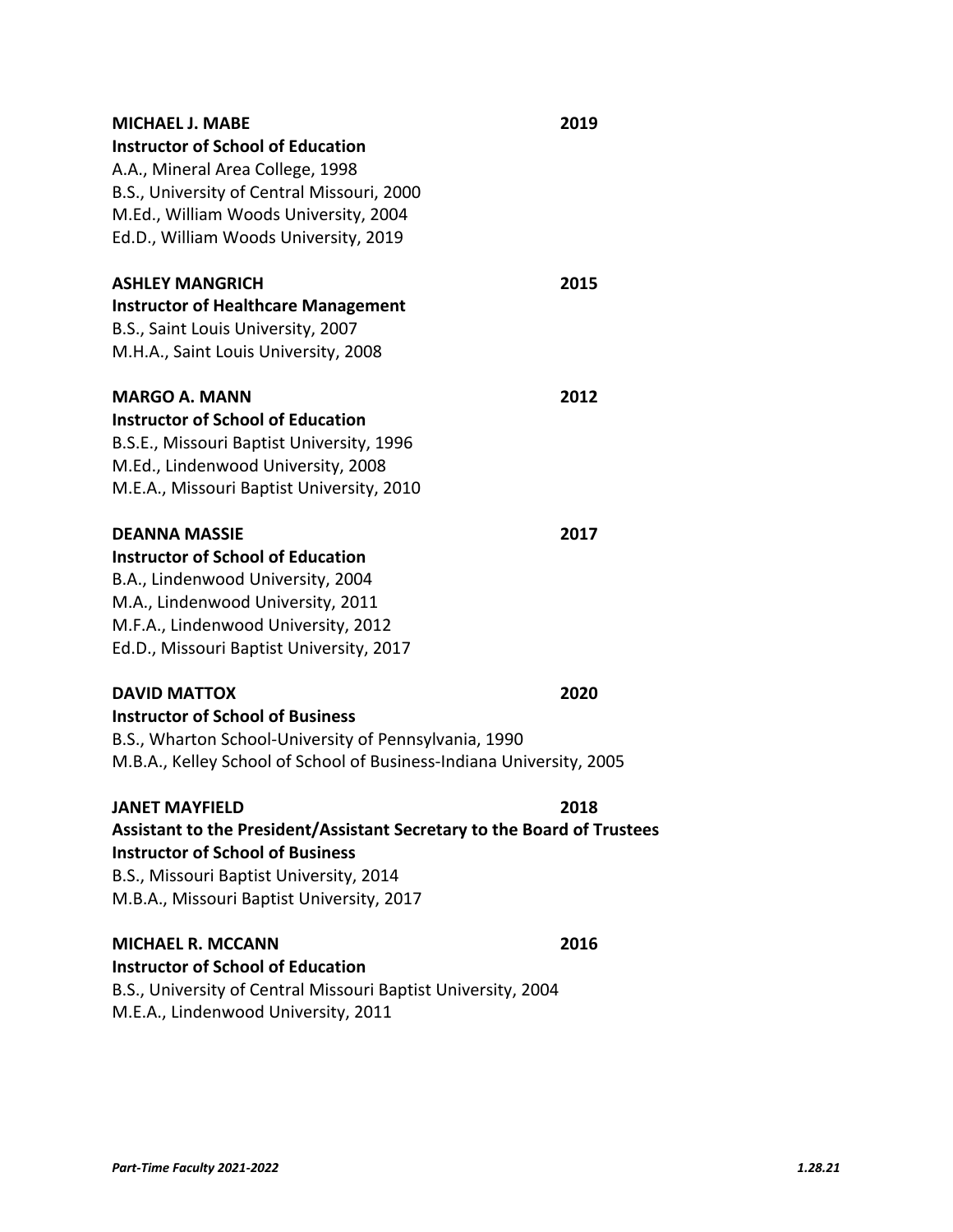| <b>JONATHAN MCCLUSKEY</b>                               | 2020 |
|---------------------------------------------------------|------|
| <b>Instructor of School of Business</b>                 |      |
| B.S., Michigan Technological University, 2001           |      |
| M.S., Missouri University of Science & Technology, 2016 |      |
| <b>DENISE MCCONACHIE</b>                                | 1998 |
| <b>Instructor of School of Education</b>                |      |
| B.S.E., Southeast Missouri State University, 1995       |      |
| M.S., University of Missouri-St. Louis, 1998            |      |
| <b>STEFFANI MCCRARY</b>                                 | 2013 |
| <b>Instructor of School of Business</b>                 |      |
| A.A., East Central College, 1993                        |      |
| B.S., Missouri Baptist University, 1995                 |      |
| M.B.A., Columbia College, 2009                          |      |
| <b>ROBERT MCCULLOUGH</b>                                | 2016 |
| <b>Instructor of Social &amp; Behavioral Science</b>    |      |
| B.A., Saint Louis University, 1991                      |      |
| M.S.W., Washington University-Saint Louis, 1995         |      |
| <b>DENO MERRICK</b>                                     | 2009 |
| <b>Head Women's Soccer Coach</b>                        |      |
| <b>Instructor of Health &amp; Sports Science</b>        |      |
| B.S., Missouri Baptist University, 2005                 |      |
| M.S.E., Missouri Baptist University, 2008               |      |
| <b>BECKY C. MIDDENDORF</b>                              | 2019 |
| <b>Instructor of School of Education</b>                |      |
| B.S., Missouri Valley College, 1991                     |      |
| M.S., Southern Illinois University-Carbondale, 1995     |      |
| CHRISTOPHER K. MILLER                                   | 2017 |
| <b>Instructor of Humanities</b>                         |      |
| B.A., McKendree University, 2001                        |      |
| M.A., Saint Louis University, 2003                      |      |
| LINDA J. MILLER                                         | 2000 |
| <b>Instructor of School of Education</b>                |      |
| A.A., Three Rivers Community College, 1983              |      |
| B.M., Missouri State University, 1985                   |      |
| M.M., Missouri State University, 1986                   |      |
| M.Ed. University of Missouri-St. Louis, 1996            |      |
| Ed.D., Maryville University of Saint Louis, 2008        |      |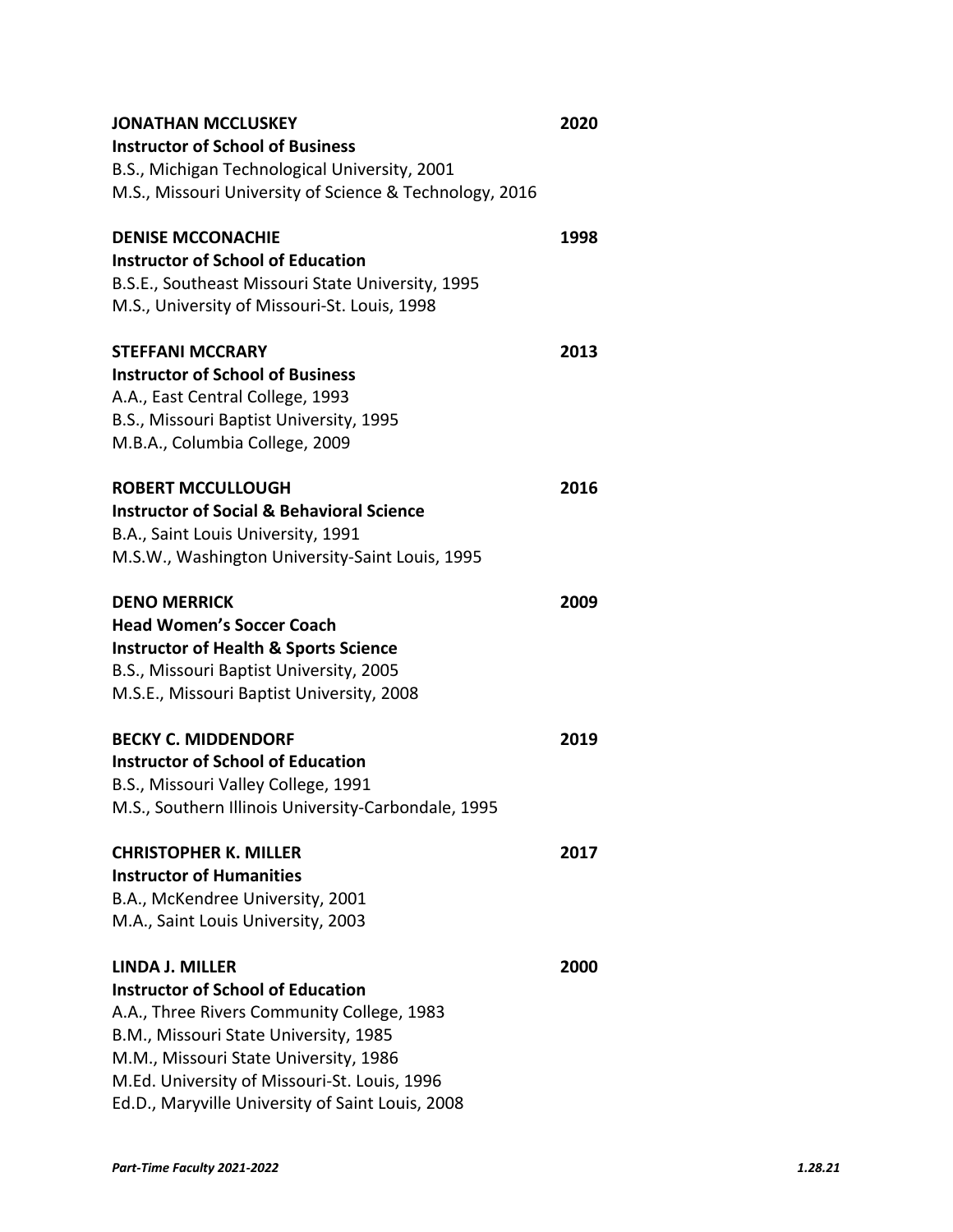| <b>DARRELL MISSEY</b>                                 | 1997 |
|-------------------------------------------------------|------|
| <b>Instructor of Interdisciplinary Studies</b>        |      |
| B.A., Truman State University, 1989                   |      |
| J.D., Saint Louis University, 1992                    |      |
| <b>CHRISTINA JEANNIE MITCHELL</b>                     | 2019 |
| <b>Instructor of Social &amp; Behavioral Science</b>  |      |
| A.A., John A. Logan College, 1991                     |      |
| B.S., Southern Illinois University-Edwardsville, 1993 |      |
| M.S., Southern Illinois University-Carbondale, 1995   |      |
| Ed.D., Oakland City University, 2010                  |      |
| <b>JANET MOREHOUSE</b>                                | 2007 |
| <b>Instructor of School of Education</b>              |      |
| B.S.E., Missouri Baptist University, 1999             |      |
| M.S.E., Missouri Baptist University, 2006             |      |
| <b>SYBIL MORGAN</b>                                   | 2019 |
| <b>Instructor of Natural Science</b>                  |      |
| B.S., University of Nebraska-Omaha, 2004              |      |
| M.S.Ed., University of Missouri-Columbia, 2008        |      |
| <b>ALISA MOYER</b>                                    | 2020 |
| <b>Instructor of Natural Sciences</b>                 |      |
| B.S., Missouri Baptist University, 2012               |      |
| <b>Additional Studies: Logan University</b>           |      |
| <b>JESSICA E. MYERS</b>                               | 2018 |
| <b>Instructor of School of Education</b>              |      |
| B.S., Southeast Missouri State University, 2005       |      |
| M.A., Lindenwood University, 2009                     |      |
| <b>AMTONI NORRIS</b>                                  | 2019 |
| <b>Instructor of Social &amp; Behavioral Science</b>  |      |
| B.A., Howard University, 2002                         |      |
| M.A., Argosy University, 2005                         |      |
| M.S., Walden University, 2019                         |      |
| Additional Studies: Walden University                 |      |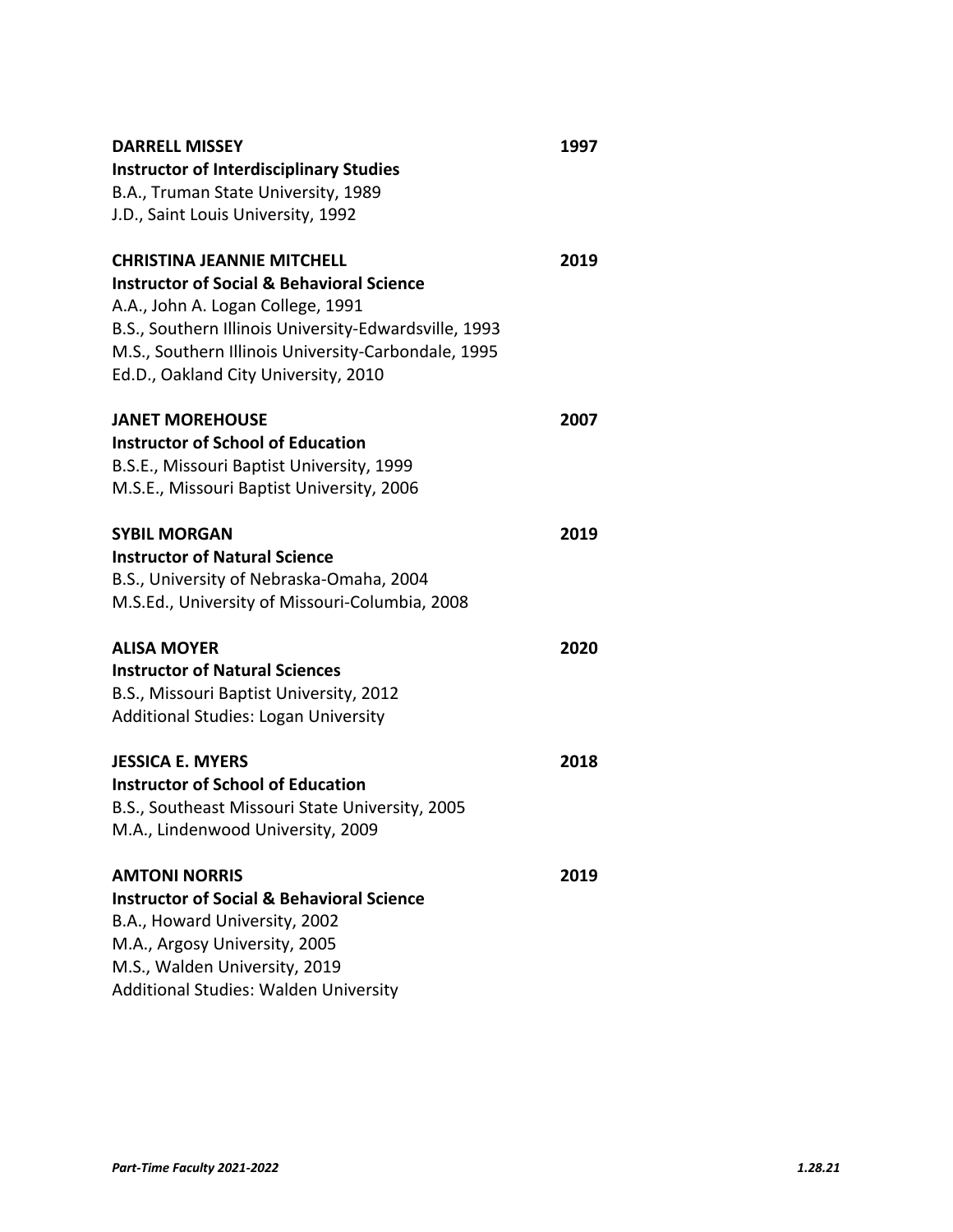| <b>TRAVIS L. NORRIS</b>                              | 2019 |
|------------------------------------------------------|------|
| <b>Instructor of School of Business</b>              |      |
| A.A., Springfield College-IL, 2000                   |      |
| B.S., Alcorn State University, 2003                  |      |
| M.B.A., Argosy University-Phoenix, 2013              |      |
| <b>PAULA NUNNING</b>                                 | 2015 |
| <b>Instructor of English</b>                         |      |
| B.A., Maryville College, 1982                        |      |
| M.A., Saint Louis University, 1984                   |      |
| <b>TANGIE OGLESBY</b>                                | 2017 |
| <b>Instructor of School of Education</b>             |      |
| B.S.Ed., University of Missouri-St. Louis, 1996      |      |
| M.E.A., Lindenwood University, 2007                  |      |
| Ed.S., Lindenwood University, 2017                   |      |
| <b>KATHERINE ORTSCHEID</b>                           | 2020 |
| <b>Instructor of Fine Arts</b>                       |      |
| B.A., Missouri Baptist University, 2013              |      |
| M.A., Fontbonne University, 2019                     |      |
| <b>TORIE ORTON</b>                                   | 2018 |
| <b>Instructor of School of Business</b>              |      |
| A.S., Saint Louis Community College, 2004            |      |
| A.A., Jefferson College, 2006                        |      |
| B.S., Missouri Baptist University, 2006              |      |
| J.D., University of Missouri School of Law, 2009     |      |
| <b>JAN M. OSLER</b>                                  | 2016 |
| <b>Instructor of Social &amp; Behavioral Science</b> |      |
| B.S., Saint Louis University, 2002                   |      |
| M.S.W., Saint Louis University, 2004                 |      |
| VINCENT M. PACE                                      | 2008 |
| <b>Instructor of School of Business</b>              |      |
| B.B.A., St. Mary's University of San Antonio, 1987   |      |
| M.B.A., Fontbonne University, 2001                   |      |
| <b>BRYCE PARKS</b>                                   | 2013 |
| <b>Instructor of Bible</b>                           |      |
| A.A.S., John A. Logan, 2000                          |      |
| B.S., Southern Illinois University-Carbondale, 2002  |      |
| M.Div., Campbellsville University, 2007              |      |
|                                                      |      |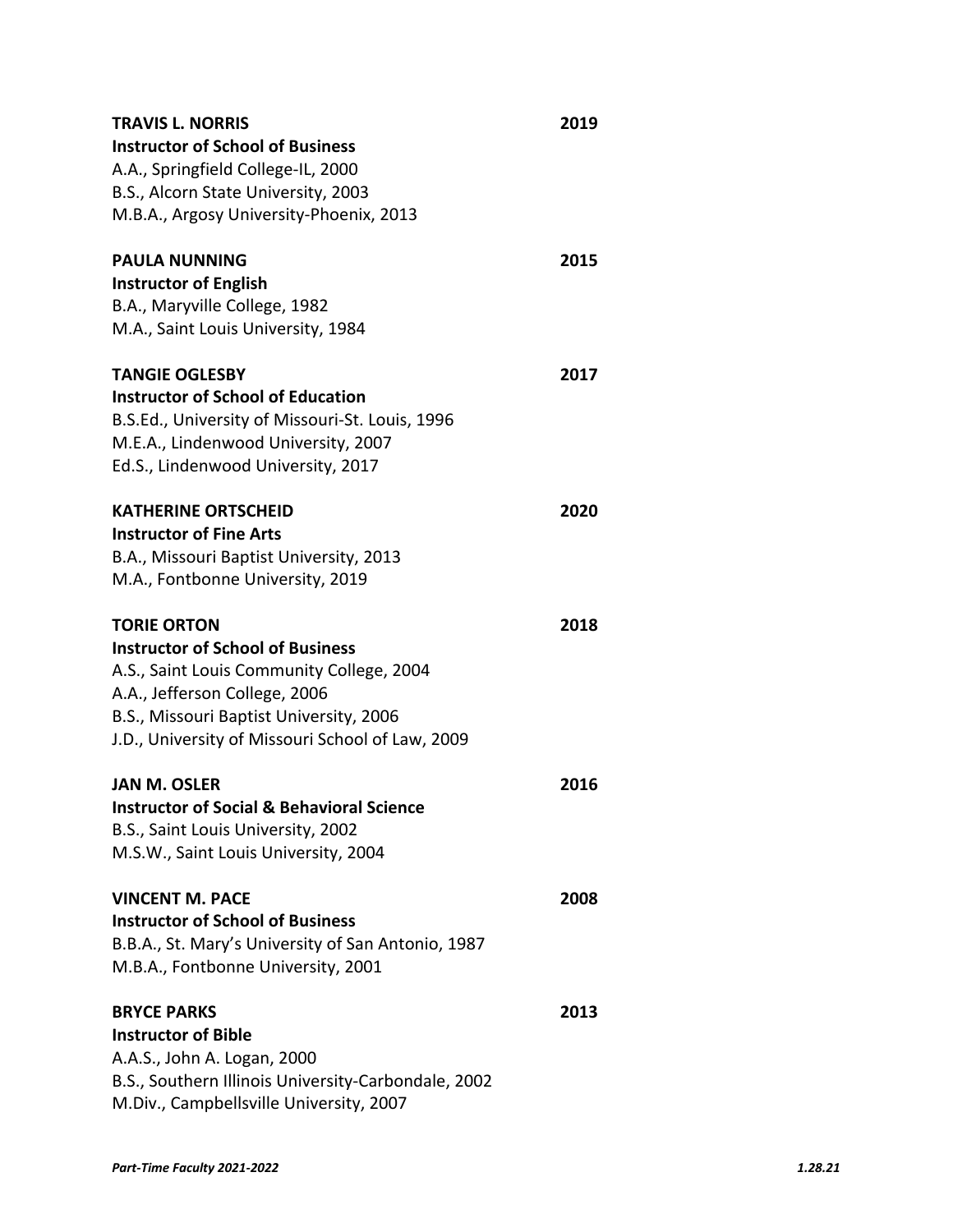| <b>SHANDA PAULS</b>                                            | 2013 |
|----------------------------------------------------------------|------|
| <b>Instructor of School of Education</b>                       |      |
| A.A., Mineral Area College, 2000                               |      |
| B.S.Ed., Central Methodist University, 2005                    |      |
| M.S., Southwest Baptist University, 2008                       |      |
| <b>SCOTT PEEPLES</b>                                           | 2016 |
| <b>Instructor of Social &amp; Behavioral Science</b>           |      |
| A.A., Rend Lake College, 1984                                  |      |
| B.S., Southern Illinois University-Carbondale, 2008            |      |
| M.S.W., University of Missouri-St. Louis, 2015                 |      |
| <b>MARK PENNY</b>                                              | 2016 |
| <b>Instructor of School of Education</b>                       |      |
| B.S., Arkansas State University-Jonesboro, 1991                |      |
| M.E., William Woods University, 1998                           |      |
| Ed.S., William Woods University, 2005                          |      |
| Ed.D., William Woods University, 2016                          |      |
| <b>LINDA PETERSON</b>                                          | 2018 |
| <b>Instructor of School of Education</b>                       |      |
| A.A., St. Louis Community College, 1993                        |      |
| B.G.S., University of Missouri-St. Louis, 1997                 |      |
| M.A., Lindenwood University, 2004                              |      |
| Ph.D., Walden University, 2019                                 |      |
| <b>DAVID A. PITTS</b>                                          | 2016 |
| <b>Instructor of School of Education</b>                       |      |
| B.A., Missouri Baptist University, 2006                        |      |
| Writing Certificate-English, Missouri Baptist University, 2006 |      |
| M.A.C., Missouri Baptist University, 2008                      |      |
| Ed.S., Southwest Baptist University, 2015                      |      |
| Ed.D., Missouri Baptist University, 2019                       |      |
| <b>AMY PORTER</b>                                              | 2009 |
| <b>Instructor of School of Education</b>                       |      |
| B.A., Lindenwood University, 1996                              |      |
| M.A., Lindenwood University, 1999                              |      |
| M.E.A., Missouri Baptist University, 2008                      |      |

*Part‐Time Faculty 2021‐2022 1.28.21*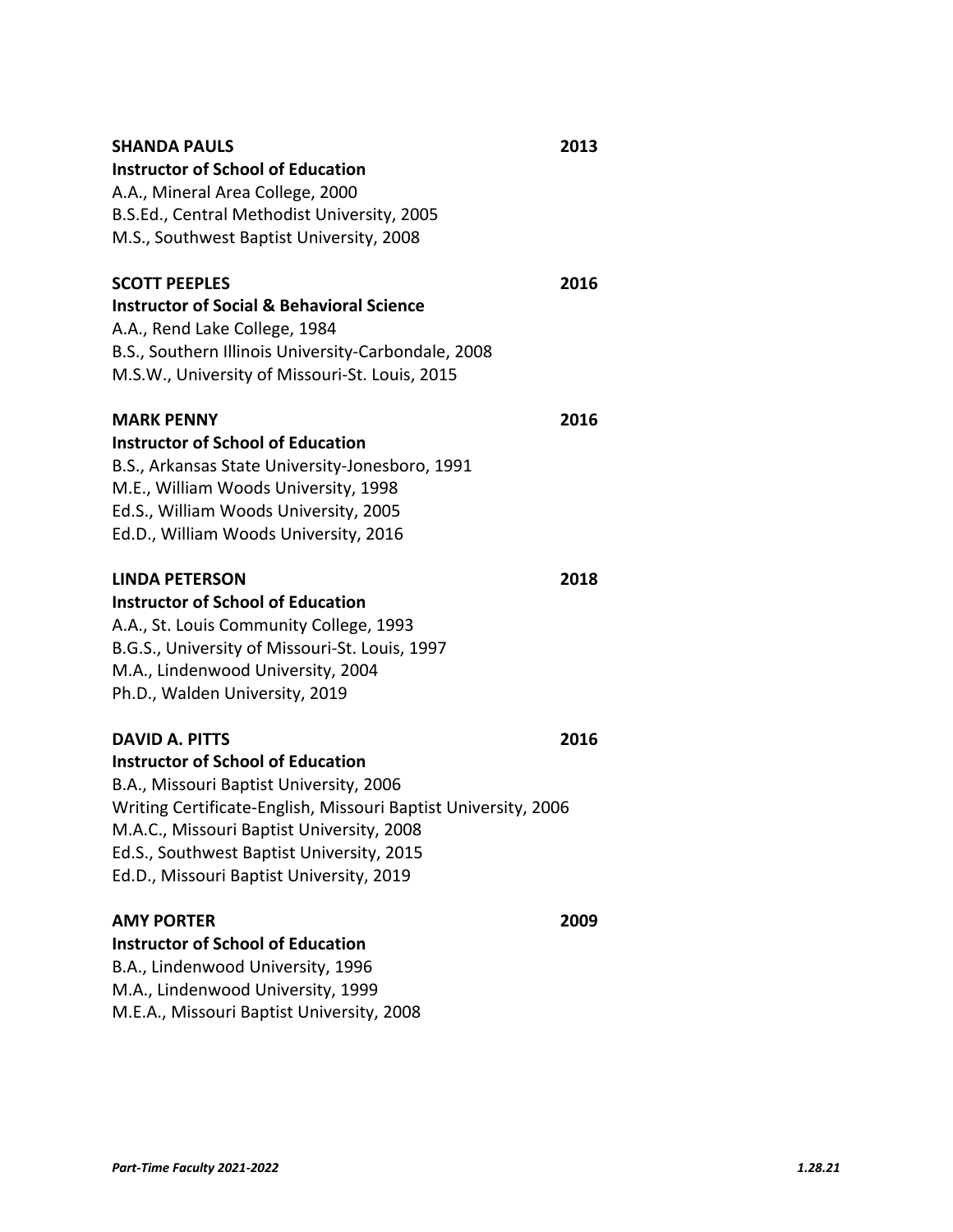| <b>NATALIE POTHETOS-BOYD</b>                         | 2015 |
|------------------------------------------------------|------|
| <b>Instructor of School of Education</b>             |      |
| A.A., Mineral Area College, 2004                     |      |
| B.S.Ed., Central Methodist University, 2006          |      |
| M.A.T., Missouri Baptist University, 2013            |      |
| <b>MARK PRIBONIC</b>                                 | 2018 |
| <b>Instructor of School of Business</b>              |      |
| B.S., Florida Southern College, 1977                 |      |
| M.A., University of Alabama, 1980                    |      |
| <b>KATHRYN PUPILLO</b>                               | 2020 |
| <b>Instructor of School of Business</b>              |      |
| B.A., University of Missouri-St. Louis, 2003         |      |
| M.B.A., Maryville University, 2011                   |      |
| M.A., Maryville University, 2018                     |      |
| <b>RONALD QUICK</b>                                  | 2013 |
| <b>Instructor of Social &amp; Behavioral Science</b> |      |
| B.A., Johnson University, 1988                       |      |
| M.A., Saint Louis University, 1995                   |      |
| <b>JERRY RAINES</b>                                  | 2017 |
| Director of Troy/Wentzville Regional Learning Center |      |
| <b>Instructor of School of Education</b>             |      |
| B.A., Columbia College, 1992                         |      |
| M.A., Lindenwood University, 2001                    |      |
| Ed.D., Lindenwood University, 2010                   |      |
| AMY RAMSDELL                                         | 2020 |
| <b>Instructor of School of Education</b>             |      |
| B.A., Columbia College, 1991                         |      |
| M.S.Ed., Lincoln University, 1997                    |      |
| M.S.Ed., Lincoln University, 2005                    |      |
| Ed.S., Lincoln University, 2009                      |      |
| Ed.D., Southwest Baptist University, 2014            |      |
| <b>MICHAEL RAVENSCRAFT</b>                           | 2010 |
| <b>Instructor of School of Business</b>              |      |
| B.S., Truman State University, 2005                  |      |
| M.A., Truman State University, 2006                  |      |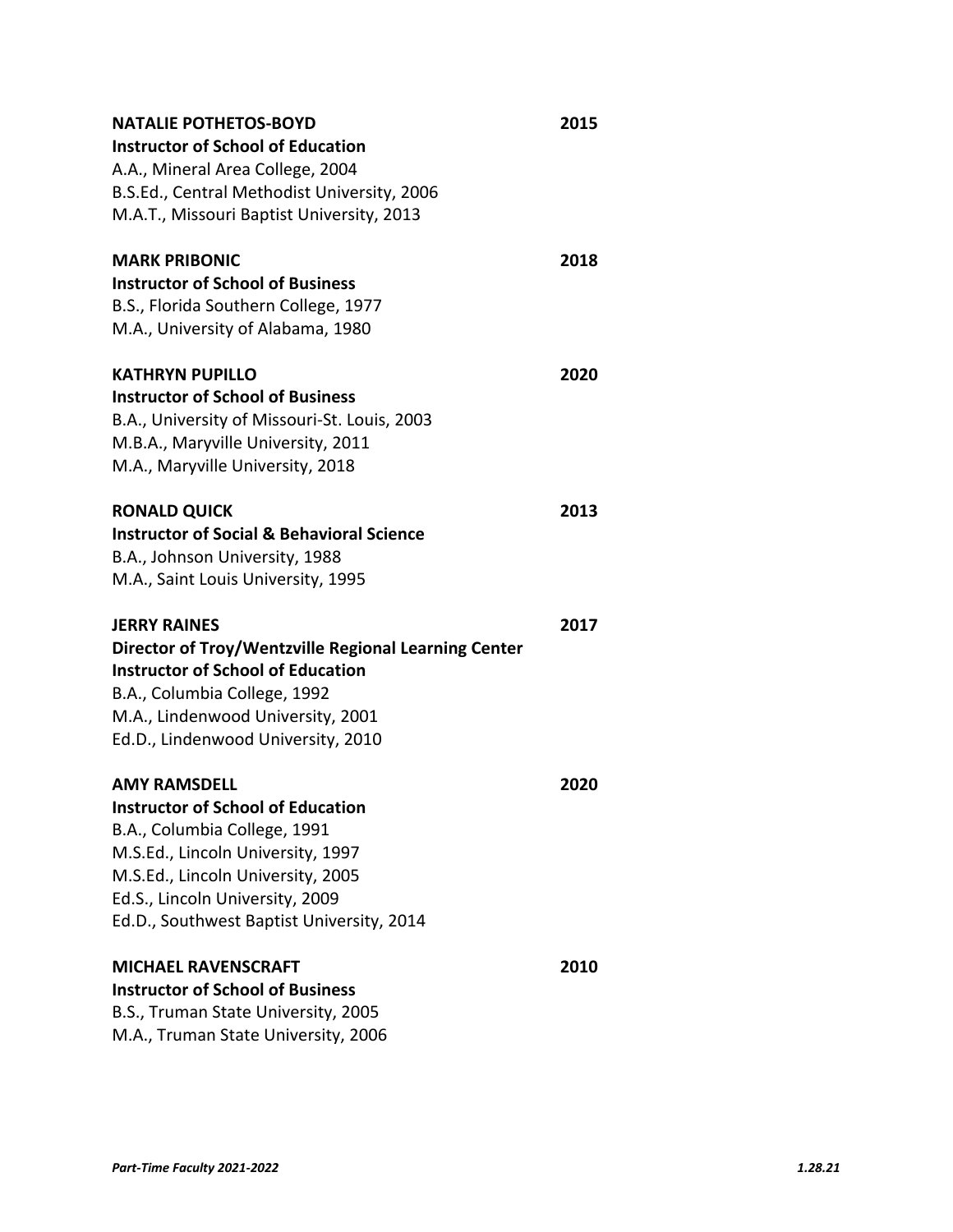| <b>KENDRA RAY</b>                                                               | 2020 |
|---------------------------------------------------------------------------------|------|
| <b>Administrative Coordinator for Teacher Education &amp; Field Experience</b>  |      |
| <b>Instructor of School of Education</b>                                        |      |
| B.S., Southwest Baptist University, 2002                                        |      |
| M.S., Walden University, 2017                                                   |      |
| Additional Studies: Missouri State University                                   |      |
| LYNNE L. REED                                                                   | 2008 |
| <b>Instructor of School of Education</b>                                        |      |
| B.A., Missouri State University, 1988                                           |      |
| M.S., Missouri State University, 1992                                           |      |
| Ed.S., Missouri State University, 1995                                          |      |
| <b>AMY REYNOLDS</b>                                                             | 2020 |
| <b>Instructor of School of Education</b>                                        |      |
| B.A., Truman State University, 2010                                             |      |
| M.A., Washington University-St. Louis, 2013                                     |      |
| Ph.D., Washington University-St. Louis, 2017                                    |      |
| <b>RICHARD RHEA</b>                                                             | 2005 |
| <b>Instructor of Social &amp; Behavioral Science</b>                            |      |
| B.S., Southwest Missouri State, 1976                                            |      |
| M.Div., Southwestern Theological Seminary, 1980                                 |      |
| <b>JONAH RICE</b>                                                               | 2019 |
| <b>Instructor of School of Education</b>                                        |      |
| B.S., Bradley University, 1989                                                  |      |
| M.A., Central Michigan University, 1990                                         |      |
| Ph.D., Regent University, 2006                                                  |      |
| <b>KEITH D. RICKMAN</b>                                                         | 2011 |
| <b>Instructor of School of Business</b>                                         |      |
| B.S., Southeast Missouri State University, 1983                                 |      |
| M.B.A., Webster University, 1994                                                |      |
| Additional Studies: Webster University, Midwestern Baptist Theological Seminary |      |
| <b>TAMMY R. RIDGEWAY</b>                                                        | 2017 |
| <b>Instructor of School of Education</b>                                        |      |
| B.S., Missouri Western State University, 1989                                   |      |
| M.S., Northwest Missouri State University, 1994                                 |      |
| Ed.S., Missouri Baptist University, 2008                                        |      |
| Ed.D, Missouri Baptist University, 2012                                         |      |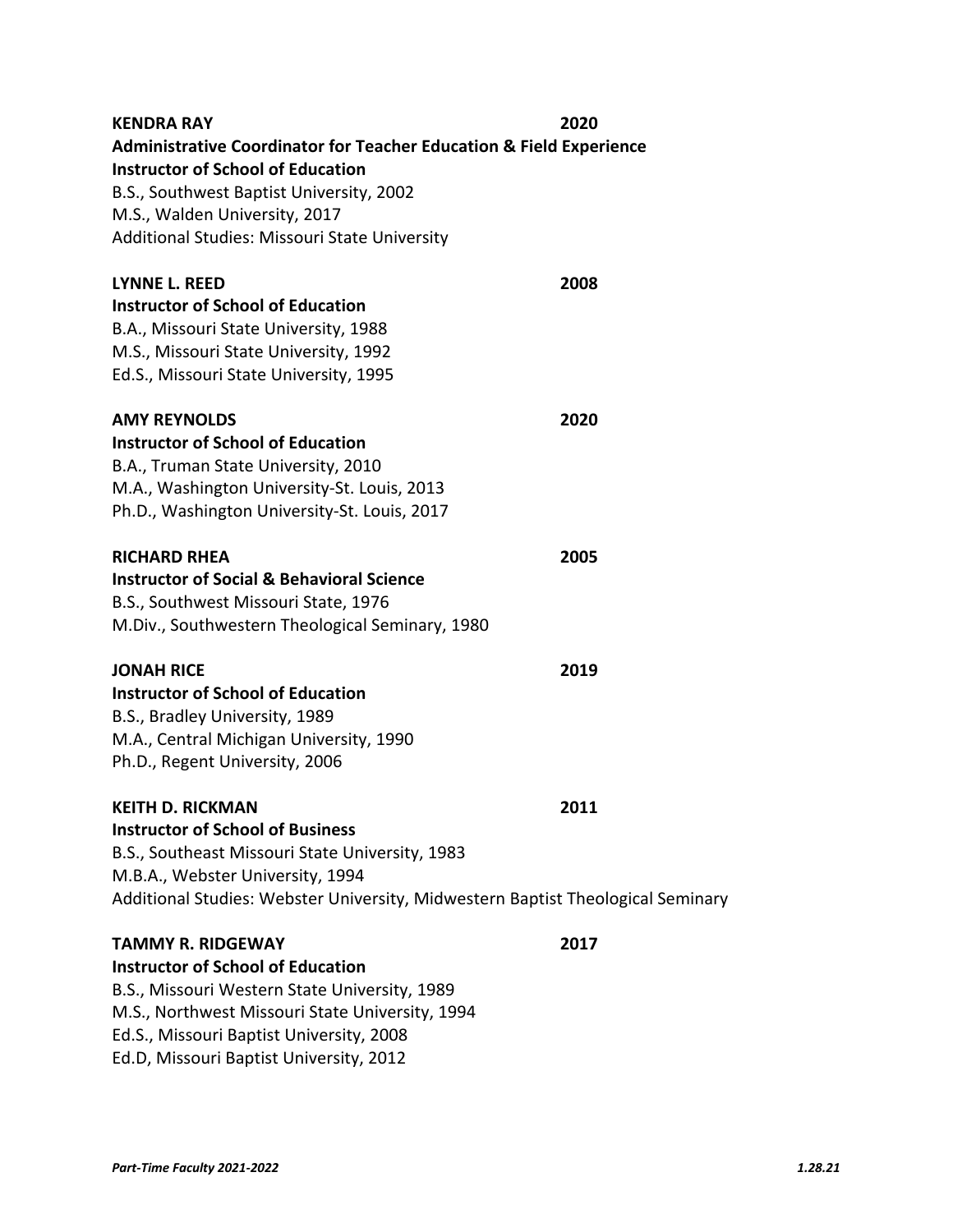| <b>SANDRA RIGDON</b>                                                | 2010 |
|---------------------------------------------------------------------|------|
| <b>Instructor of School of Education</b>                            |      |
| A.A., Mineral Area College, 1991                                    |      |
| B.S.E., Southeast Missouri State University, 1994                   |      |
| M.S., Southwest Baptist University, 2003                            |      |
| <b>MARTIN RISSE</b>                                                 | 2006 |
| <b>Instructor of Counseling and Social &amp; Behavioral Science</b> |      |
| A.A., Three Rivers Community College, 1991                          |      |
| B.S., Missouri State University, 1993                               |      |
| M.A., Webster University, 2002                                      |      |
| TINA MARIE RISSE                                                    | 1998 |
| <b>Instructor of School of Education</b>                            |      |
| B.S.E., Southwest Baptist University, 1992                          |      |
| M.Ed., University of Missouri-St. Louis, 1997                       |      |
| Additional Studies: Missouri Baptist University                     |      |
| <b>MARK ROACH</b>                                                   | 2016 |
| <b>Instructor of Communication</b>                                  |      |
| B.M., Millikin University, 1997                                     |      |
| <b>ANDREA ROBB</b>                                                  | 2018 |
| <b>Director of Spirit Programs &amp; Community Engagement</b>       |      |
| <b>Instructor of Fine Arts</b>                                      |      |
| B.A., Missouri Baptist University, 2016                             |      |
| M.A., Fontbonne University, 2018                                    |      |
| <b>DEANNA L. ROBERTS</b>                                            | 2009 |
| <b>Instructor of Education</b>                                      |      |
| A.A., Mineral Area College, 1987                                    |      |
| B.S., Southeast Missouri State University, 1988                     |      |
| M.S., Missouri Baptist University, 2003                             |      |
| <b>CATHY ROBERTSON</b>                                              | 2014 |
| <b>Instructor of Natural Science</b>                                |      |
| B.S., Southeast Missouri State University, 1999                     |      |
| M.S., Southeast Missouri State University, 2006                     |      |
| Ed.S., Walden University 2011                                       |      |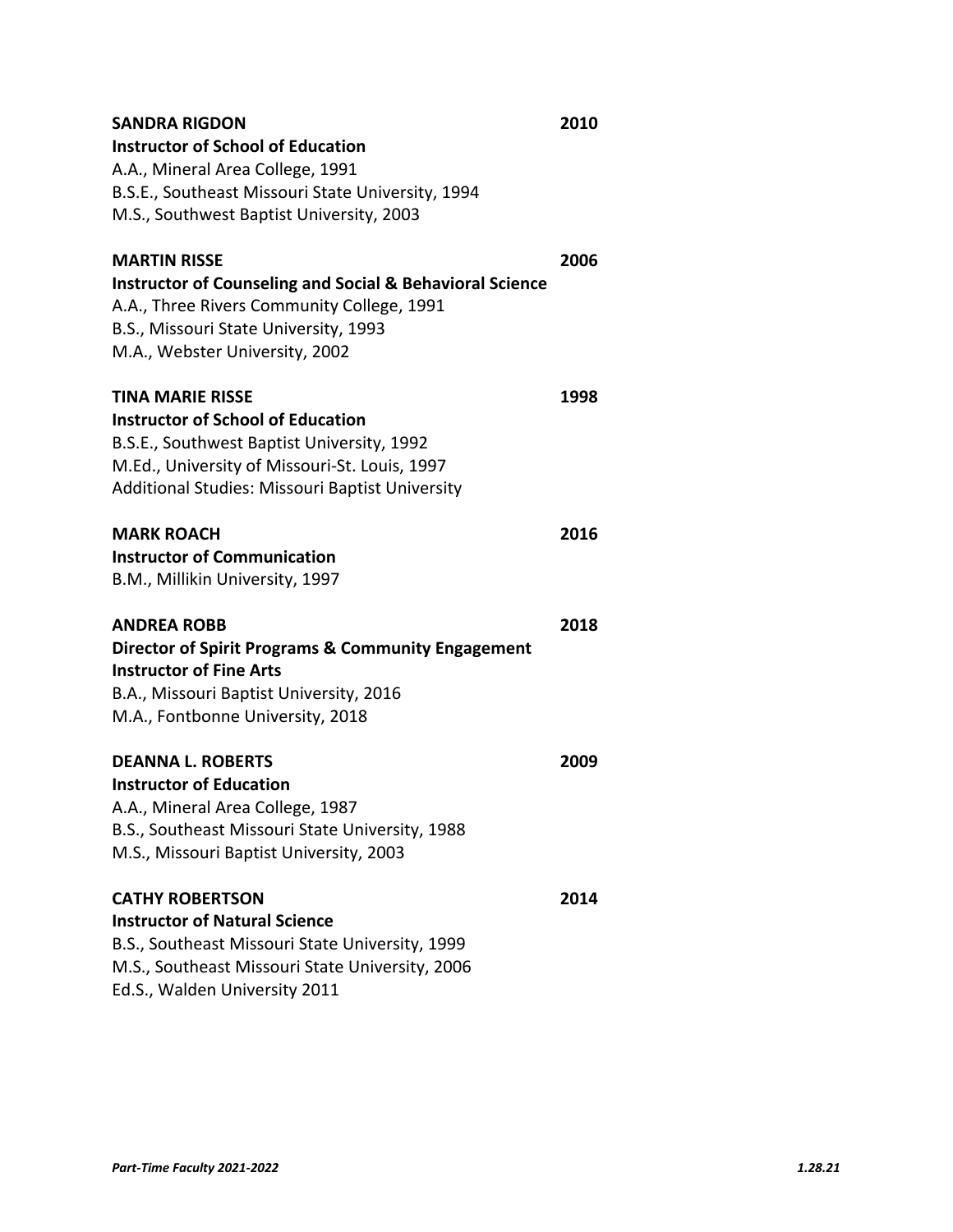| <b>CHRISTIE RODGERS</b>                                                              | 2018 |
|--------------------------------------------------------------------------------------|------|
| <b>Instructor of Education</b>                                                       |      |
| B.A., Lindenwood University, 1990                                                    |      |
| M.S., Lindenwood University, 1993                                                    |      |
| Ed.D., Lindenwood University, 2013                                                   |      |
|                                                                                      |      |
| <b>GREGORY ROMAN</b>                                                                 | 2006 |
| <b>Instructor of School of Education</b>                                             |      |
| B.S., Southern Illinois University-Carbondale, 1979                                  |      |
| M.A., Southeast Missouri State University, 1987                                      |      |
| Ed.S., Southeast Missouri State University, 1993                                     |      |
| <b>KEITH ROSS</b>                                                                    | 2021 |
| <b>President</b>                                                                     |      |
| <b>Instructor of School of Education</b>                                             |      |
| B.A., Missouri Baptist University, 1987                                              |      |
| M.A., Regent University, 2008                                                        |      |
| Ed.D., Maryville University, 2014                                                    |      |
|                                                                                      |      |
| <b>NANCY ROUGGLY</b>                                                                 | 2010 |
| <b>Instructor of School of Education</b>                                             |      |
| B.S., Southeast Missouri State University, 1989                                      |      |
| M.A.T., Webster University, 1995                                                     |      |
|                                                                                      |      |
| <b>NICHOLLE RUESS</b>                                                                | 2016 |
| <b>Instructor of School of Education</b>                                             |      |
| B.S.Ed., University of Central Missouri, 1995                                        |      |
| M.S., Southwest Baptist University, 2004<br>Ed.S., Missouri Baptist University, 2010 |      |
| Ed.D., Missouri Baptist University, 2016                                             |      |
|                                                                                      |      |
| <b>MARY COLLIER SAALE</b>                                                            | 2010 |
| <b>Instructor of School of Education</b>                                             |      |
| B.A., Culver-Stockton College, 1993                                                  |      |
| M.A., Lindenwood University, 2002                                                    |      |
| Ed.D, Maryville University, 2008                                                     |      |
|                                                                                      |      |
| <b>HARRISON SALDANA</b>                                                              | 2020 |
| <b>Instructor of Fine Arts</b>                                                       |      |
| B.A., Missouri Baptist University, 2017                                              |      |
| M.M., Texas Tech University, 2019                                                    |      |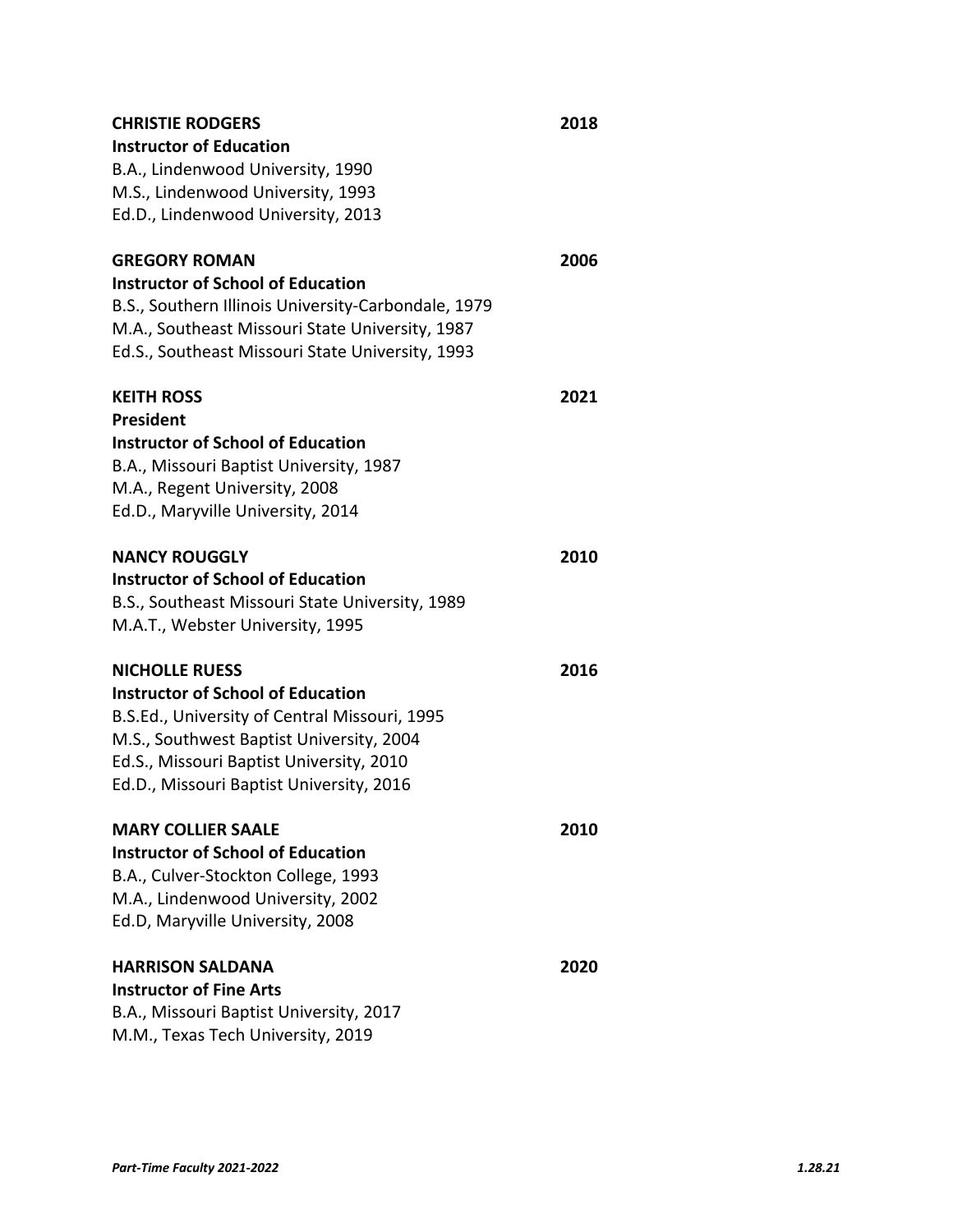| <b>BRITTANY N. SANSAGRAW</b>                                                         | 2018 |
|--------------------------------------------------------------------------------------|------|
| <b>Director of Graduate Admissions</b>                                               |      |
| <b>Instructor of Social &amp; Behavioral Science</b>                                 |      |
| B.S., Southeast Missouri State University, 2011                                      |      |
| M.S.W., University of Missouri-Columbia, 2016                                        |      |
| <b>JONATHAN MARK SANDFORD</b>                                                        | 2020 |
| <b>Instructor of School of Business</b>                                              |      |
| B.S., Loughborough University, 1996                                                  |      |
| Ph.D., Loughborough University, 2001                                                 |      |
| <b>TINA SAYERS</b>                                                                   | 2016 |
| <b>Instructor of Music</b>                                                           |      |
| B.M., University of Redlands, 1994                                                   |      |
| M.M., Manhattan School of Music, 1997                                                |      |
| <b>THERESE M. SCHAFER</b>                                                            | 2019 |
| <b>Instructor of School of Business</b>                                              |      |
| M.S., University of Arkansas-Little Rock, 1995                                       |      |
| Ph.D., Capella University, 2015                                                      |      |
| <b>MILTON W. SCHAPER</b>                                                             | 2019 |
| <b>Instructor of English</b>                                                         |      |
| B.A., God's Bible School and College, 1990                                           |      |
| B.A., Langston University, 1997                                                      |      |
| B.A., Langston University, 1997                                                      |      |
| M.A., University of Arkansas, 2002                                                   |      |
| <b>KIM SCHAVE</b>                                                                    | 2018 |
| <b>Instructor of School of Business</b>                                              |      |
| B.B.A., University of Cincinnati, 1993<br>M.A., Concordia Theological Seminary, 2006 |      |
| <b>Additional Studies: Eastern University</b>                                        |      |
|                                                                                      |      |
| <b>BRYANNA SCHERER</b>                                                               | 2021 |
| <b>Instructor of School of Nursing</b>                                               |      |
| B.S., Elmhurst College, 2014                                                         |      |
| B.S.N., University of Tennessee, 2016<br>M.S.N., Maryville University, 2020          |      |
|                                                                                      |      |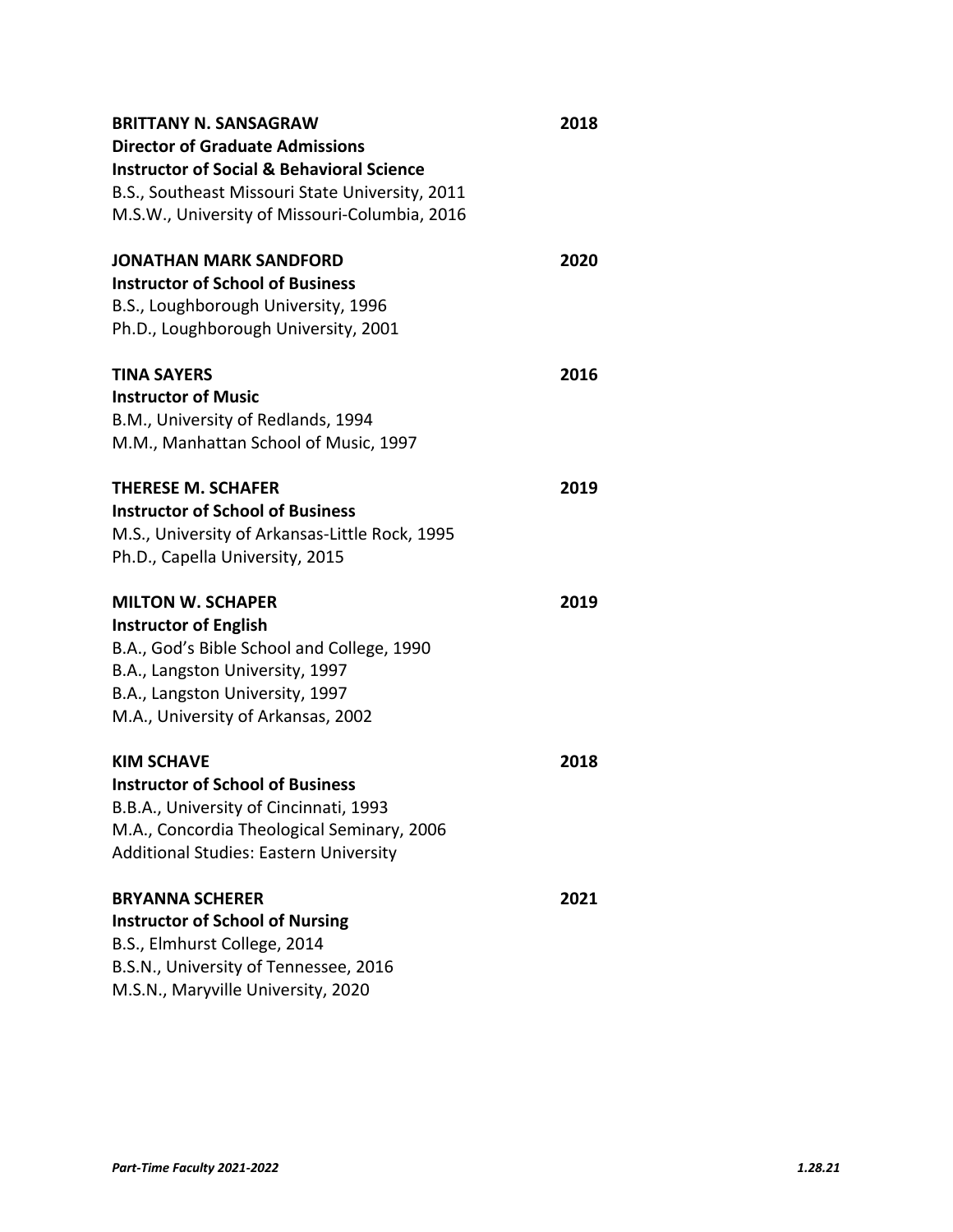| <b>CHARITY N. SCHLUTER</b>                         | 2016 |
|----------------------------------------------------|------|
| <b>Instructor of School of Education</b>           |      |
| B.S., Washington University, 2007                  |      |
| M.E.A., Missouri Baptist University, 2011          |      |
| Ed.S., Missouri Baptist University, 2014           |      |
| Ed.D., Missouri Baptist University, 2018           |      |
| <b>JAMES M. SCHULZ</b>                             | 2017 |
| <b>Instructor of School of Education</b>           |      |
| B.A., University of Dayton, 1978                   |      |
| M.Ed., Maryville University of Saint Louis, 1986   |      |
| TIMOTHY SCOTT                                      | 2020 |
| <b>Instructor of Humanities</b>                    |      |
| B.A., Northland Baptist Bible College, 2005        |      |
| M.Div., Detroit Baptist Theological Seminary, 2009 |      |
| Ph.D., Southern Baptist Theological Seminary, 2018 |      |
| <b>JOSE SILVA</b>                                  | 2013 |
| <b>Instructor of Music</b>                         |      |
| B.M., Missouri Baptist University, 2006            |      |
| M.A., Webster University, 2012                     |      |
| <b>CATHERINE J. SIMPSON</b>                        | 2013 |
| <b>Instructor of School of Education</b>           |      |
| B.A., University of Missouri-Saint Louis, 1973     |      |
| M.A., Washington University-Saint Louis, 1980      |      |
| Ph.D., Capella University, 2013                    |      |
| <b>MARK D. SISSOM</b>                              | 2013 |
| Head Men's and Women's Track & Field Coach         |      |
| <b>Instructor of Health &amp; Sports Science</b>   |      |
| B.S., Truman State University, 1979                |      |
| M.A., Truman State University, 1986                |      |
| M.Ed., University of Missouri-St. Louis, 1998      |      |
| <b>EVAN SKELTON</b>                                | 2020 |
| <b>Instructor of Humanities</b>                    |      |
| B.A., Moody Bible Institute, 2011                  |      |
| M.Div., Denver Seminary, 2015                      |      |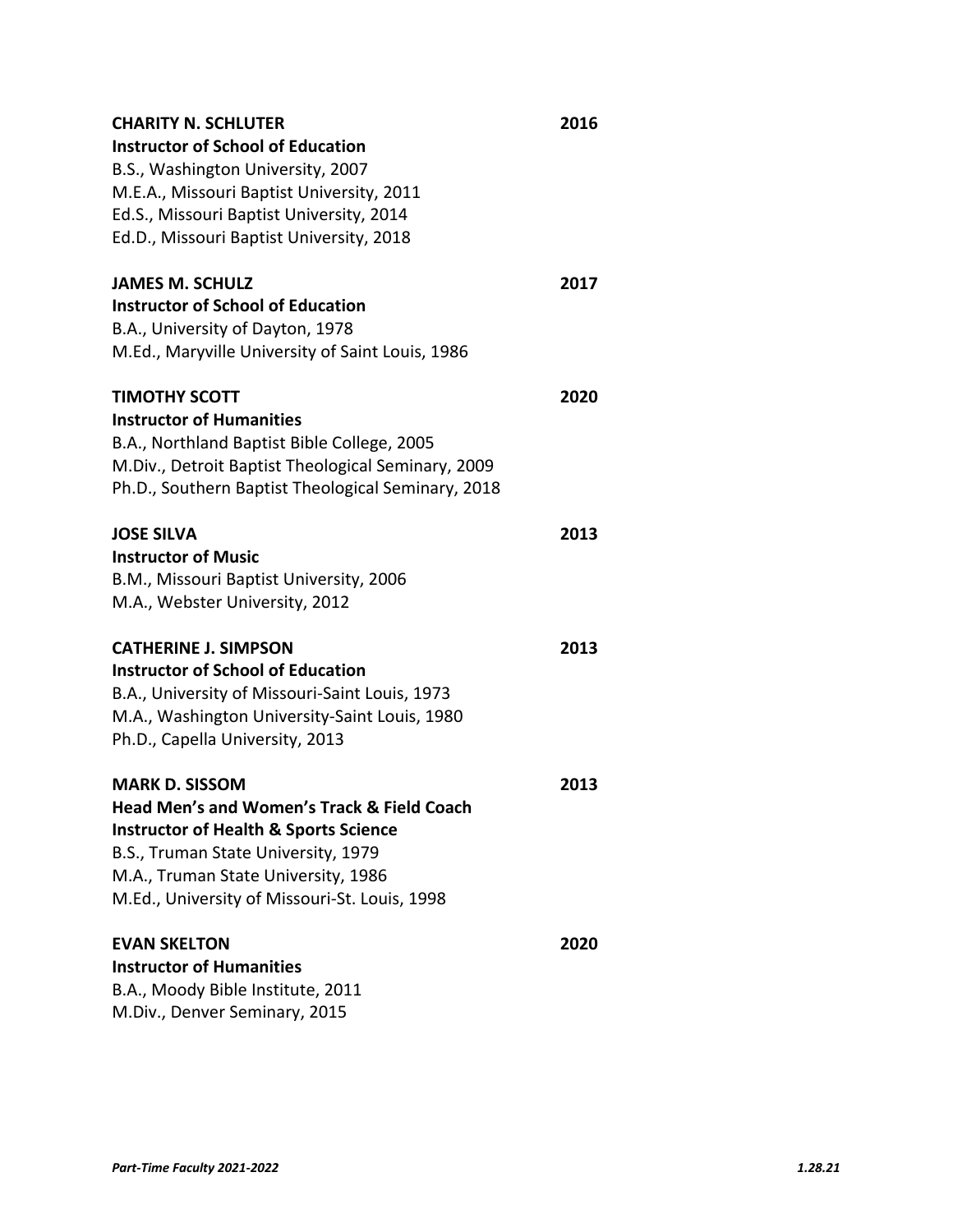| <b>DOUGLAS SMITH</b><br><b>Instructor of School of Education</b> | 2019 |
|------------------------------------------------------------------|------|
| B.S., Missouri State University, 1995                            |      |
| M.A., Lindenwood University, 2004                                |      |
| Ed.S., Missouri Baptist University, 2014                         |      |
|                                                                  |      |
| <b>JUDITH SMITH</b>                                              | 2016 |
| <b>Instructor of School of Education</b>                         |      |
| B.S.Ed., University of Missouri-St. Louis, 1989                  |      |
| M.A., Lindenwood University, 1992                                |      |
| Additional Studies: Southeast Missouri State University          |      |
| <b>ORLANDO SMITH</b>                                             | 2020 |
| <b>Instructor of School of Business</b>                          |      |
| B.A., Missouri Southern State University, 1991                   |      |
| M.A., Webster University, 1998                                   |      |
|                                                                  |      |
| <b>THOMAS M. SMITH</b>                                           | 2000 |
| <b>Associate Vice President and Athletic Director</b>            |      |
| <b>Professor of Education and Health &amp; Sports Science</b>    |      |
| B.A., Missouri Baptist College, 1983                             |      |
| M.S., Southwest Baptist University, 1999                         |      |
| Ed.D., Walden University, 2008                                   |      |
| <b>TINA SOHN</b>                                                 | 2011 |
| <b>Instructor of School of Education</b>                         |      |
| A.A., East Central College, 1982                                 |      |
| B.S., University of Arkansas, 1987                               |      |
| M.S., Southwest Baptist University, 2004                         |      |
| <b>DANIFLLF SOLOMON</b>                                          | 2014 |
| <b>Instructor of Natural Science</b>                             |      |
| B.A., Blackburn College, 2006                                    |      |
| M.S.E., Missouri Baptist University, 2012                        |      |
| M.S., Eastern Illinois University, 2012                          |      |
| <b>RON SPARKS</b>                                                | 2013 |
| <b>Instructor of Sport Management</b>                            |      |
| A.A.S., St. Louis Community College, 1980                        |      |
| B.S., Evangel College, 1982                                      |      |
| M.S.S.M., Missouri Baptist University, 2013                      |      |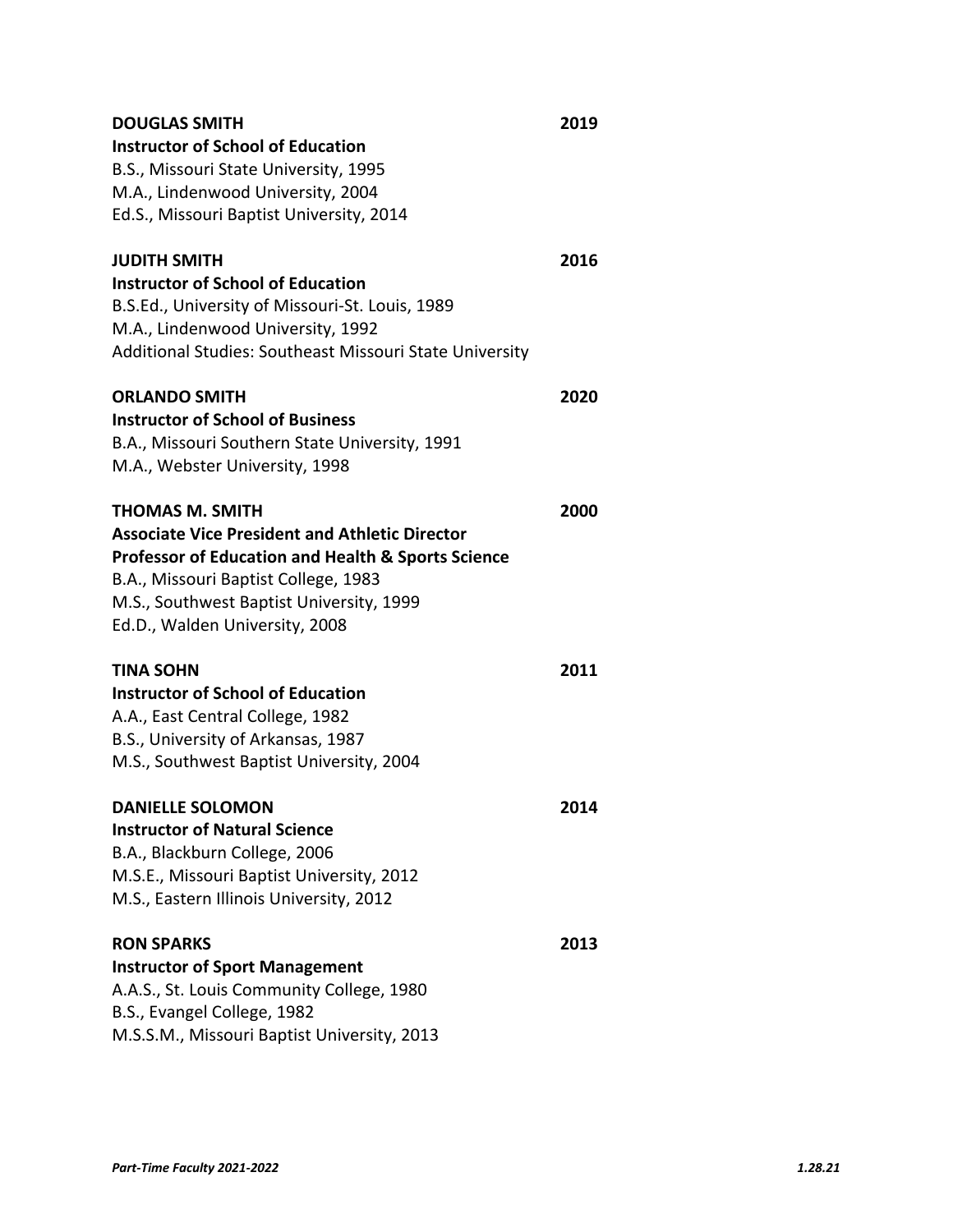| <b>JASON STAHR</b>                                | 2012 |
|---------------------------------------------------|------|
| <b>Instructor of Theatre</b>                      |      |
| B.A., Lindenwood University, 1995                 |      |
| M.A., Lindenwood University, 1998                 |      |
| M.F.A., Lindenwood University, 1999               |      |
| <b>PEGGY M. STAUFENBIEL</b>                       | 2018 |
| <b>Instructor of School of Education</b>          |      |
| B.A., Fontbonne University, 1978                  |      |
| M.S., Southwest Baptist University, 2001          |      |
| <b>ELIANA STEELE</b>                              | 2021 |
| <b>Instructor of Fine Arts</b>                    |      |
| B.A., Missouri Baptist University, 2020           |      |
| <b>Additional Studies: Saint Louis University</b> |      |
| <b>JULIE STEINBECK</b>                            | 2020 |
| <b>Instructor of Humanities</b>                   |      |
| B.A., Truman State University, 2013               |      |
| M.A., Truman State University, 2015               |      |
| <b>DREW STEVENS</b>                               | 2020 |
| <b>Instructor of School of Business</b>           |      |
| B.A., Rutgers State University, 1984              |      |
| M.B.A., University of Phoenix Online, 1998        |      |
| Ph.D., Capella University, 2005                   |      |
| <b>DANA STILWELL</b>                              | 2003 |
| <b>Instructor of School of Education</b>          |      |
| B.A., University of Missouri-St. Louis, 1981      |      |
| M.A., Webster University, 1985                    |      |
| Additional Studies: Missouri Baptist University   |      |
| <b>JASON STROUPS</b>                              | 2001 |
| <b>Instructor of Mathematics</b>                  |      |
| B.S.E., Central Missouri State University, 1992   |      |
| M.S., Southwest Baptist University, 1996          |      |
| Additional Studies: Missouri Baptist College,     |      |
| Southern Illinois University-Edwardsville,        |      |
| <b>Webster University</b>                         |      |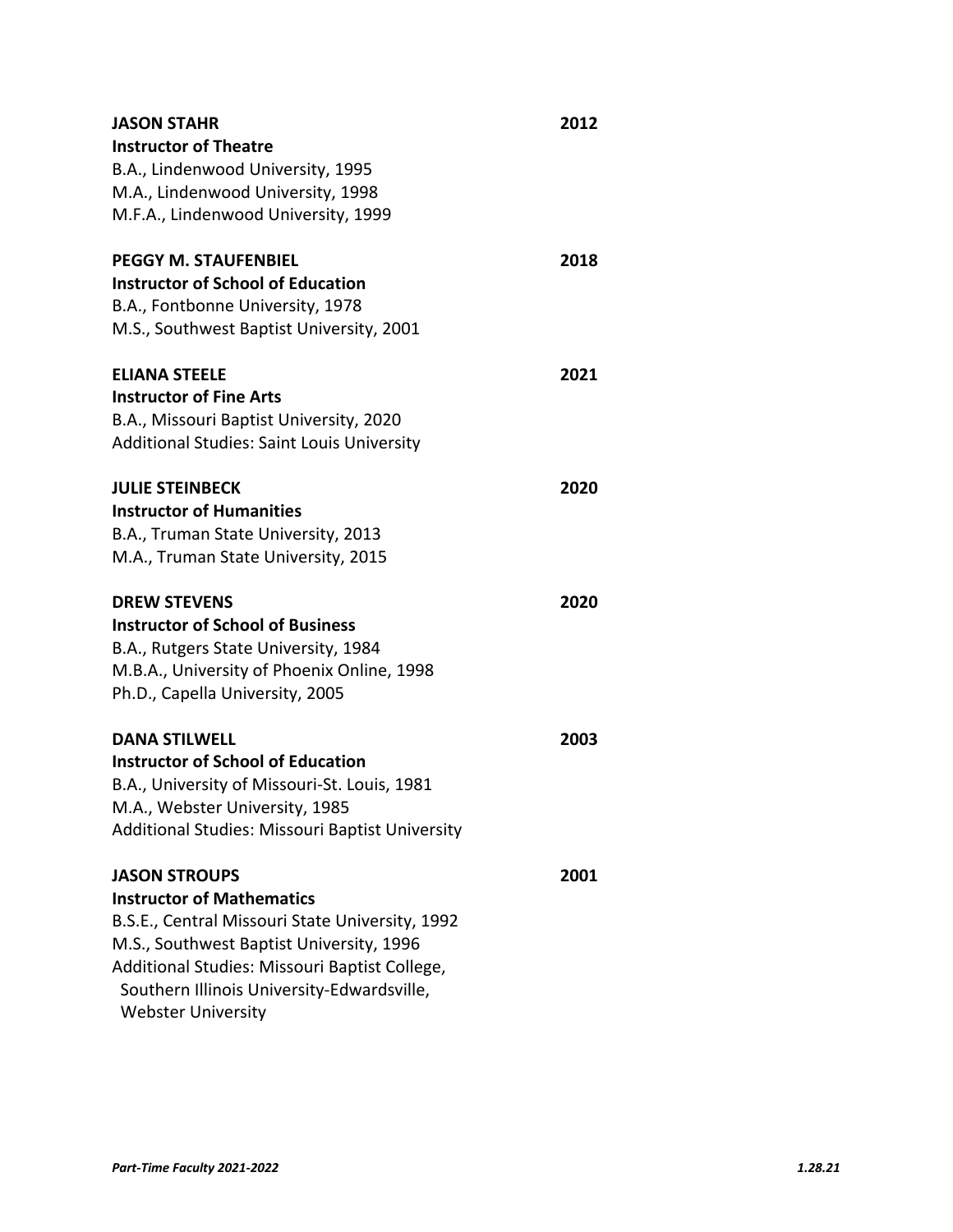| <b>VINCENT SZEWCZYE</b>                               | 2020 |
|-------------------------------------------------------|------|
| <b>Instructor of School of Business</b>               |      |
| B.A., St. Louis University, 1988                      |      |
| M.A., Fontbonne College, 2000                         |      |
| <b>CRAIG TANNER</b>                                   | 2007 |
| <b>Instructor of Bible</b>                            |      |
| B.A., Missouri Baptist University, 2002               |      |
| M.Div., Midwestern Baptist Theological Seminary, 2007 |      |
| <b>TARA TESREAU-BOGGS</b>                             | 2006 |
| <b>Instructor of School of Education</b>              |      |
| B.A., University of Minnesota, 1993                   |      |
| M.Ed., University of Minnesota, 1996                  |      |
| Additional Studies: Lindenwood University             |      |
| <b>NANCY THATER</b>                                   | 2007 |
| <b>Instructor of School of Education</b>              |      |
| B.A., University of Missouri-Columbia, 1982           |      |
| B.S.Ed., University of Missouri-Columbia, 1982        |      |
| M.A., University of Missouri-St. Louis, 1987          |      |
| M.S.E., Missouri Baptist University, 2007             |      |
| <b>JASON M. THOMPSON</b>                              | 2008 |
| <b>Instructor of School of Education</b>              |      |
| B.A., Morehouse College, 1997                         |      |
| M.A., Saint Louis University, 2000                    |      |
| <b>JANA THORNSBERRY</b>                               | 2014 |
| <b>Instructor of School of Education</b>              |      |
| B.S.Ed., University of Missouri-St. Louis, 1996       |      |
| M.S., Southwest Baptist University, 1999              |      |
| Ed.S., Lindenwood University, 2007                    |      |
| Ed.D., Lindenwood University, 2010                    |      |
| <b>SUSAN L. TRAYLOR</b>                               | 2019 |
| <b>Instructor of School of Nursing</b>                |      |
| A.A., Waukesha County Technical College, 2004         |      |
| B.S., Cardinal Stritch University, 2008               |      |
| M.S.N., Walden University, 2013                       |      |
| <b>MICHAEL TRIPLETT</b>                               | 2014 |
| <b>Instructor of School of Education</b>              |      |
| B.S., Lane College, 1993                              |      |
|                                                       |      |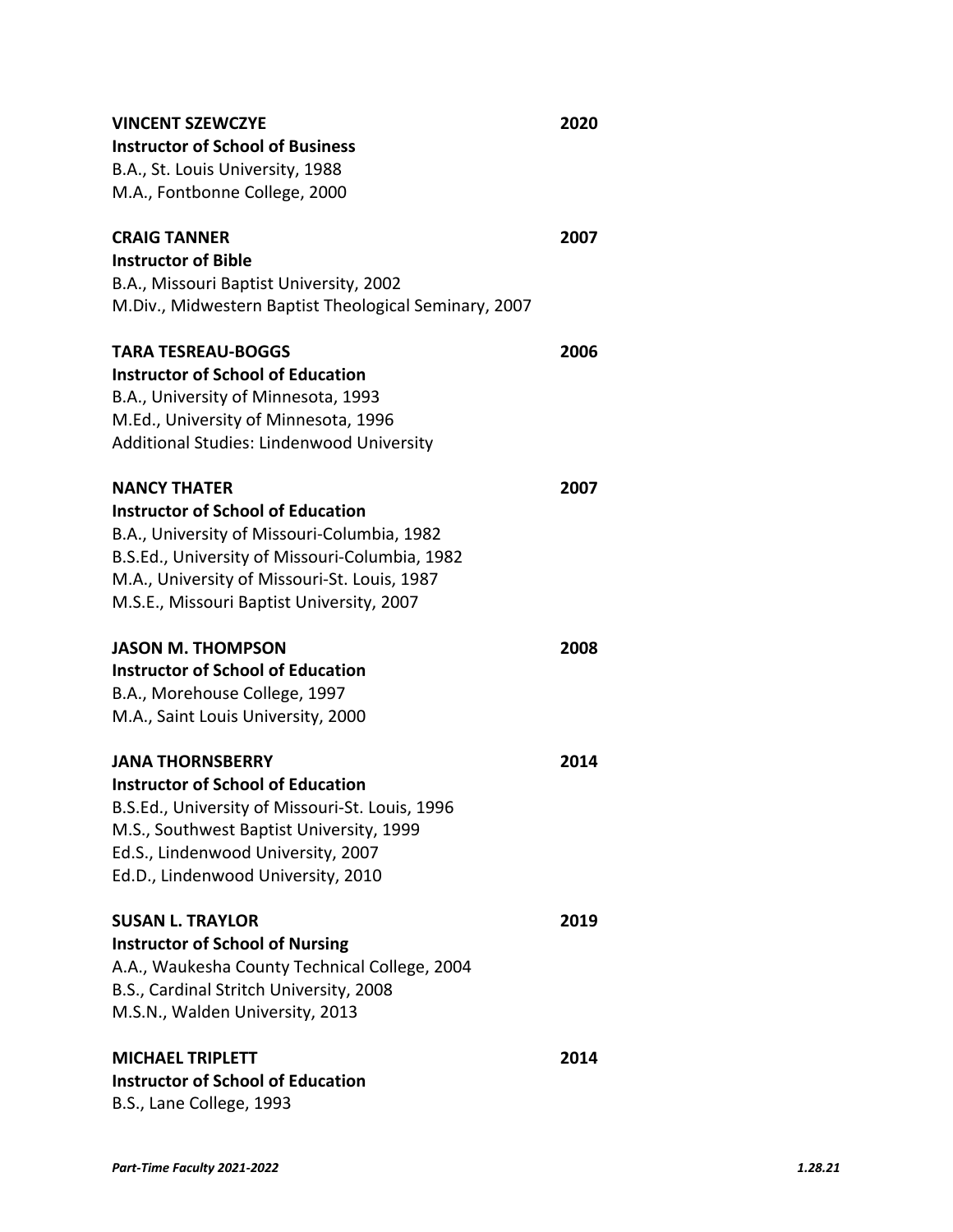| M.S.W., Saint Louis University, 1997<br>M.B.A., Webster University, 2000<br>Ph.D., Capella University, 2013                                                                                                               |      |
|---------------------------------------------------------------------------------------------------------------------------------------------------------------------------------------------------------------------------|------|
| <b>JOY TUCKER</b><br><b>Instructor of School of Education</b><br>B.S., Southwestern Oklahoma State University, 1978<br>M.Ed., Southwestern Oklahoma State University, 1980<br>Ed.S., Southwest Baptist University, 2004   | 2008 |
| <b>ASHLEY TURNBOUGH</b><br>Instructor of School of Education<br>B.A., Southeast Missouri State University, 2004<br>M.S.E., Missouri Baptist University, 2008                                                              | 2010 |
| <b>EDDIE R. USCHOLD</b><br><b>Associate Director of Athletics &amp; Head Baseball Coach</b><br><b>Instructor of Health and Sports Science</b><br>B.A., Baldwin-Wallace College, 1990<br>M.A., Kent State University, 1992 | 1999 |
| <b>LORI A. VANLEER</b><br><b>Instructor of School of Education</b><br>B.S., Missouri State University, 1992<br>M.S.Ed., Southwest Baptist University, 1997<br>Ed.D., Maryville University of Saint Louis, 2007            | 2017 |
| <b>MARK E. VAUGHN</b><br><b>Instructor of School of Business</b><br>B.S., Bob Jones University, 1993<br>M.B.A., Missouri Baptist University, 2011                                                                         | 2012 |
| <b>VAN ALLEN VAUGHN</b><br><b>Instructor of School of Education</b><br>B.S., Sul Ross State University, 1969<br>M.Ed., The University of Texas-Brownsville, 1996<br>Ph.D., Saint Louis University, 2007                   | 1997 |
| <b>MARY A. VLASICH</b><br><b>Instructor of School of Education</b><br>B.S., Southeast Missouri State University, 2002<br>M.A.T., Webster University, 2005<br>Ed.S., Lindenwood University, 2014                           | 2019 |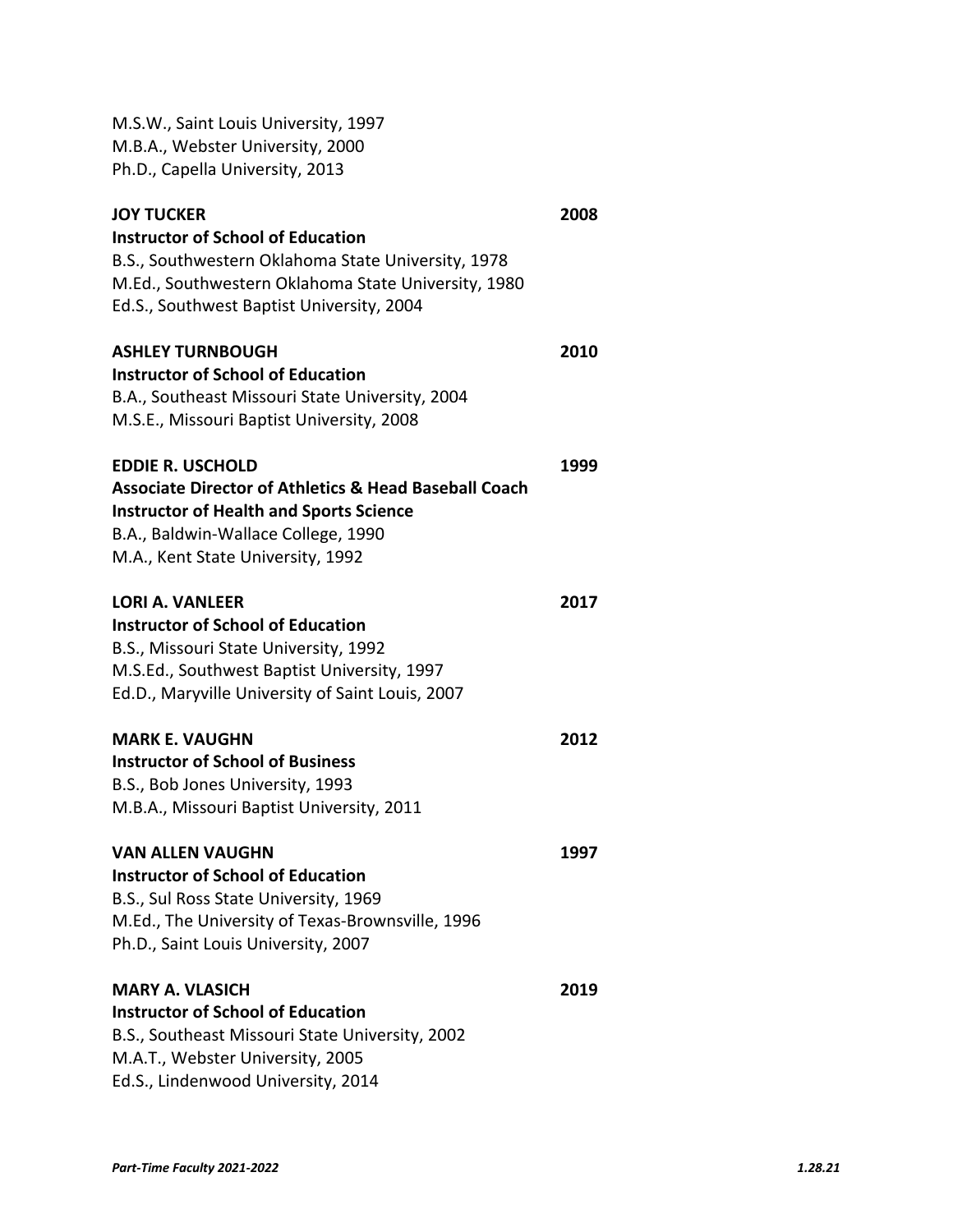| <b>STACEY WADE</b>                                   | 2021 |
|------------------------------------------------------|------|
| <b>Instructor of School of Education</b>             |      |
| B.S., University of Missouri-St. Louis, 1988         |      |
| M.A., Lindenwood University, 1994                    |      |
| <b>LAURA WADLOW</b>                                  | 2005 |
| <b>Instructor of School of Education</b>             |      |
| A.A., Mineral Area College, 1989                     |      |
| B.S.Ed., Southeast Missouri State University, 1991   |      |
| M.A., Southeast Missouri State University, 1994      |      |
| <b>PATRICK WALLACE</b>                               | 2020 |
| <b>Instructor of School of Education</b>             |      |
| B.A., Coe College, 2011                              |      |
| M.A., Lindenwood University, 2013                    |      |
| Ed.S., Lindenwood University, 2016                   |      |
| <b>CLAIRE M. WARD</b>                                | 2017 |
| <b>Competitive Dance Coach</b>                       |      |
| <b>Instructor of Fine Arts</b>                       |      |
| B.F.A., University of Oklahoma, 2012                 |      |
| <b>JANET WATKINS</b>                                 | 1990 |
| <b>Instructor of English and School of Education</b> |      |
| B.S.E., Lindenwood College, 1982                     |      |
| M.A., Lindenwood College, 1987                       |      |
| <b>JASON WEAVER</b>                                  | 2017 |
| <b>Instructor of Fine Arts</b>                       |      |
| B.M., Southeast Missouri State University, 2006      |      |
| M.M., Northwestern University, 2009                  |      |
| KIM A. WEIK                                          | 2016 |
| <b>Instructor of School of Education</b>             |      |
| B.S., Southeast Missouri State University, 1987      |      |
| M.A., Southeast Missouri State University, 1992      |      |
| Ed.S., Missouri Baptist University, 2007             |      |
| <b>STEVEN P. WEINHOLD</b>                            | 2016 |
| <b>Instructor of School of Education</b>             |      |
| B.S.Ed., University of Central Missouri, 1989        |      |
| M.Ed., University of Missouri-Saint Louis, 1998      |      |
| Ed.D., Missouri Baptist University, 2015             |      |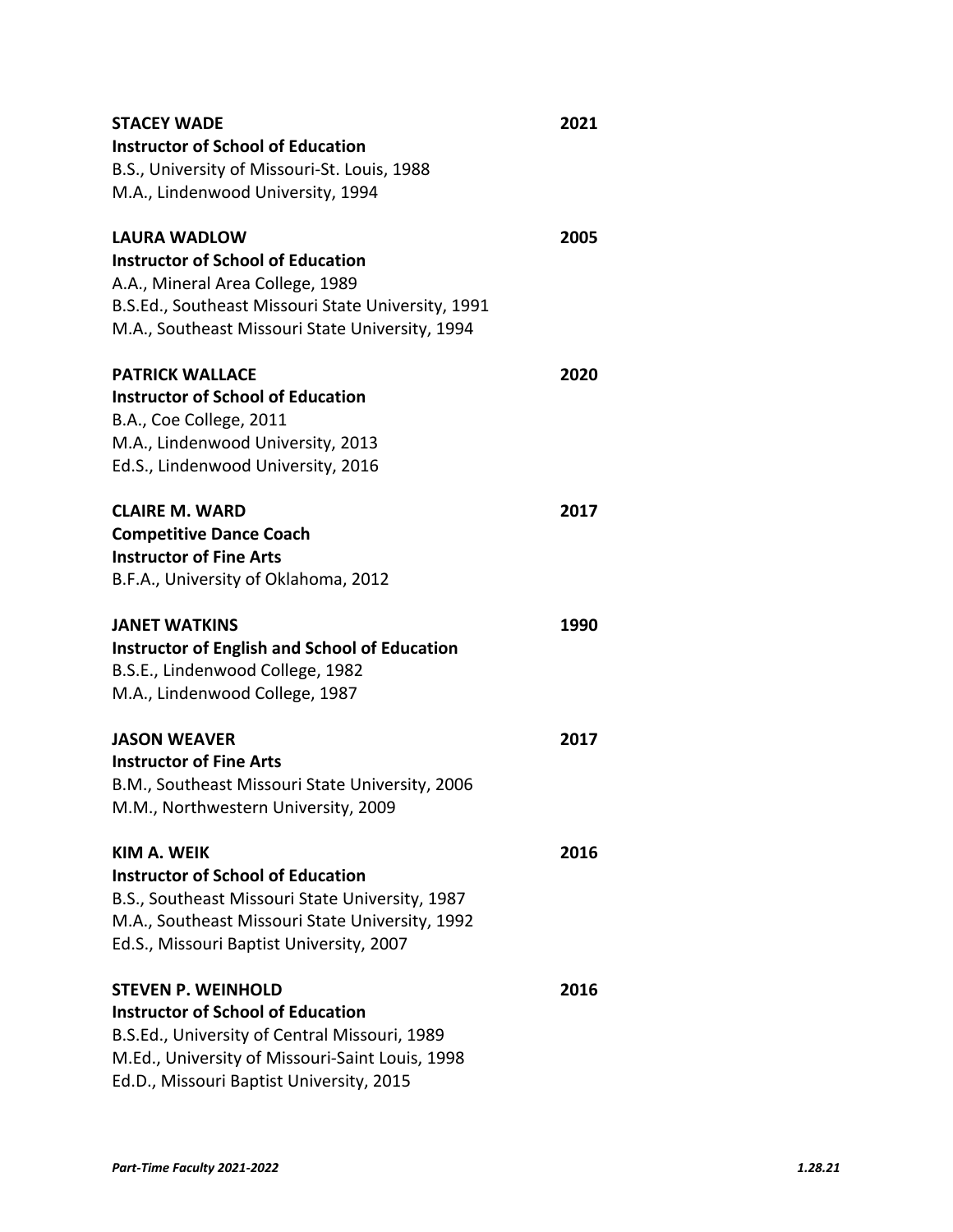| <b>SHILOH WERKMEISTER</b>                               | 2019 |
|---------------------------------------------------------|------|
| <b>Instructor of Social &amp; Behavioral Science</b>    |      |
| B.S., Missouri Baptist University, 2016                 |      |
| M.A.C., Missouri Baptist University, 2018               |      |
| <b>DANIELLE WHITE</b>                                   | 2019 |
| <b>Part-Time Coordinator of Play Therapy</b>            |      |
| <b>Instructor of School of Education</b>                |      |
| B.A., Hannibal-LaGrange University, 2010                |      |
| M.S., University of Central Missouri, 2014              |      |
| <b>BRENDA (BJ) WIEMER</b>                               | 2014 |
| <b>Instructor of School of Education</b>                |      |
| B.S., Vanderbilt University, 1977                       |      |
| M.Ed., University of Missouri-St. Louis, 1984           |      |
| Ph.D., Saint Louis University, 2011                     |      |
| <b>CHANCELLOR WILEY</b>                                 | 2008 |
| <b>Instructor of Business Administration</b>            |      |
| B.S.B.A., Southeast Missouri State University, 1992     |      |
| B.S.C.S., Southeast Missouri State University, 1992     |      |
| M.B.A., Fontbonne University, 2007                      |      |
| JOSHUA WILSON                                           | 2009 |
| <b>Instructor of Christian Ministry</b>                 |      |
| B.A., Missouri Baptist University, 2000                 |      |
| M.Div., The Southern Baptist Theological Seminary, 2004 |      |
| Ph.D., The Southern Baptist Theological Seminary, 2010  |      |
| <b>MEGAN M. WILSON</b>                                  | 2018 |
| Director, Farmington/Hillsboro Regional Learning Center |      |
| <b>Instructor of School of Business</b>                 |      |
| A.A., Mineral Area College, 2010                        |      |
| B.B.A., Georgia Southern University, 2013               |      |
| M.B.A., Columbia College, 2015                          |      |
| <b>MARK A. WRIGHT</b>                                   | 2016 |
| <b>Instructor of School of Business</b>                 |      |
| B.S., Bradley University, 2008                          |      |
| M.B.A., Capella University, 2011                        |      |
| M.S., Capella University, 2014                          |      |